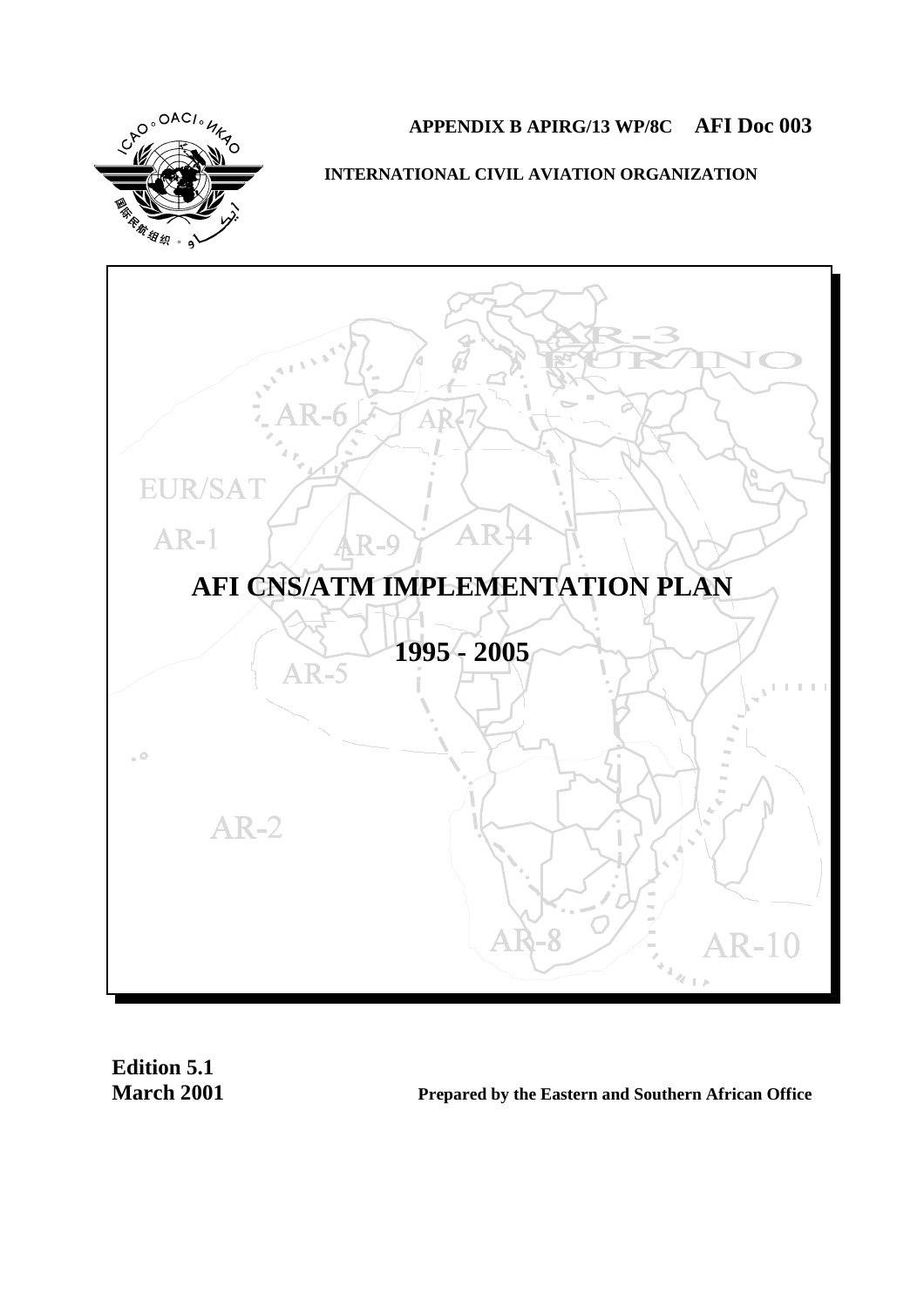**The designations employed and the presentation of material in this publication do not imply the expression of any opinion whatsoever on the part of ICAO concerning the legal status of any country, territory, city or area or of its frontiers or boundaries**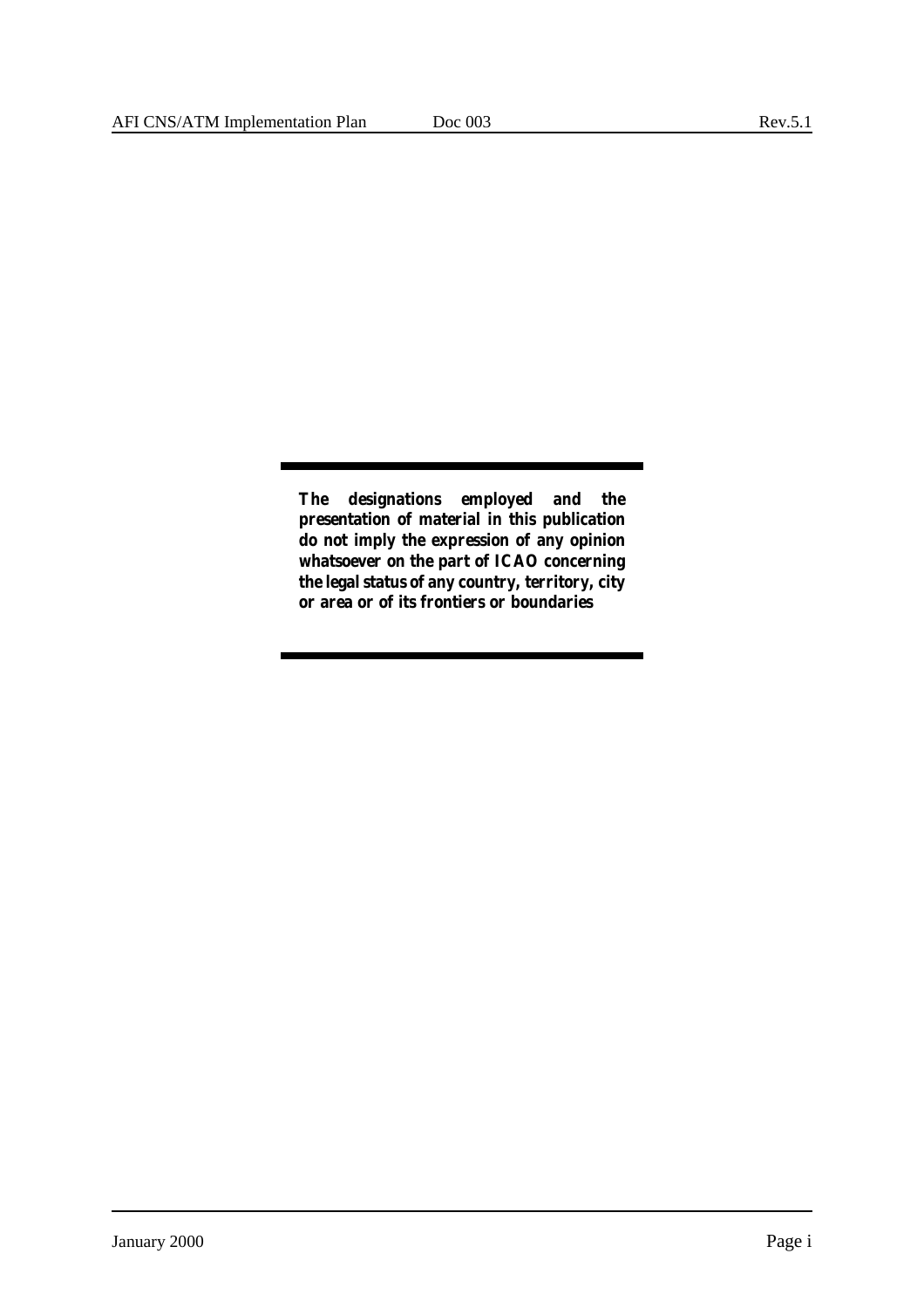| <b>VERSION</b> | <b>DATE</b> | <b>REASON FOR CHANGE</b>                                                                | <b>SECTIONS</b><br><b>PARAGRAPHS</b><br><b>AFFECTED</b>                                                                                                                           |
|----------------|-------------|-----------------------------------------------------------------------------------------|-----------------------------------------------------------------------------------------------------------------------------------------------------------------------------------|
| 5.0            | 15/11/99    | Adoption by APIRG/12 of CNS/ATM/SG/2<br>Report and of the Initial AFI GNSS<br>strategy. | Section II: $2.1.4$ ,<br>2.2.1.6, 2.2.1.12<br>(new), 2.2.1.13 (new),<br>$2.2.3.1.4$ (new),<br>2.2.4.1.5<br>Section III: $3.3.4.2$<br>Appendices A, B, F,<br>$G, H$ (new), I (new) |
| 5.0            | 15/5/00     | Amendment No. 1: Inclusion of Asmara<br><b>FIR</b>                                      | Appendices A (pages<br>A1, A2), B (pages B3,<br>B9), G (pages G14-<br>G22, G61-G66)                                                                                               |
|                |             |                                                                                         |                                                                                                                                                                                   |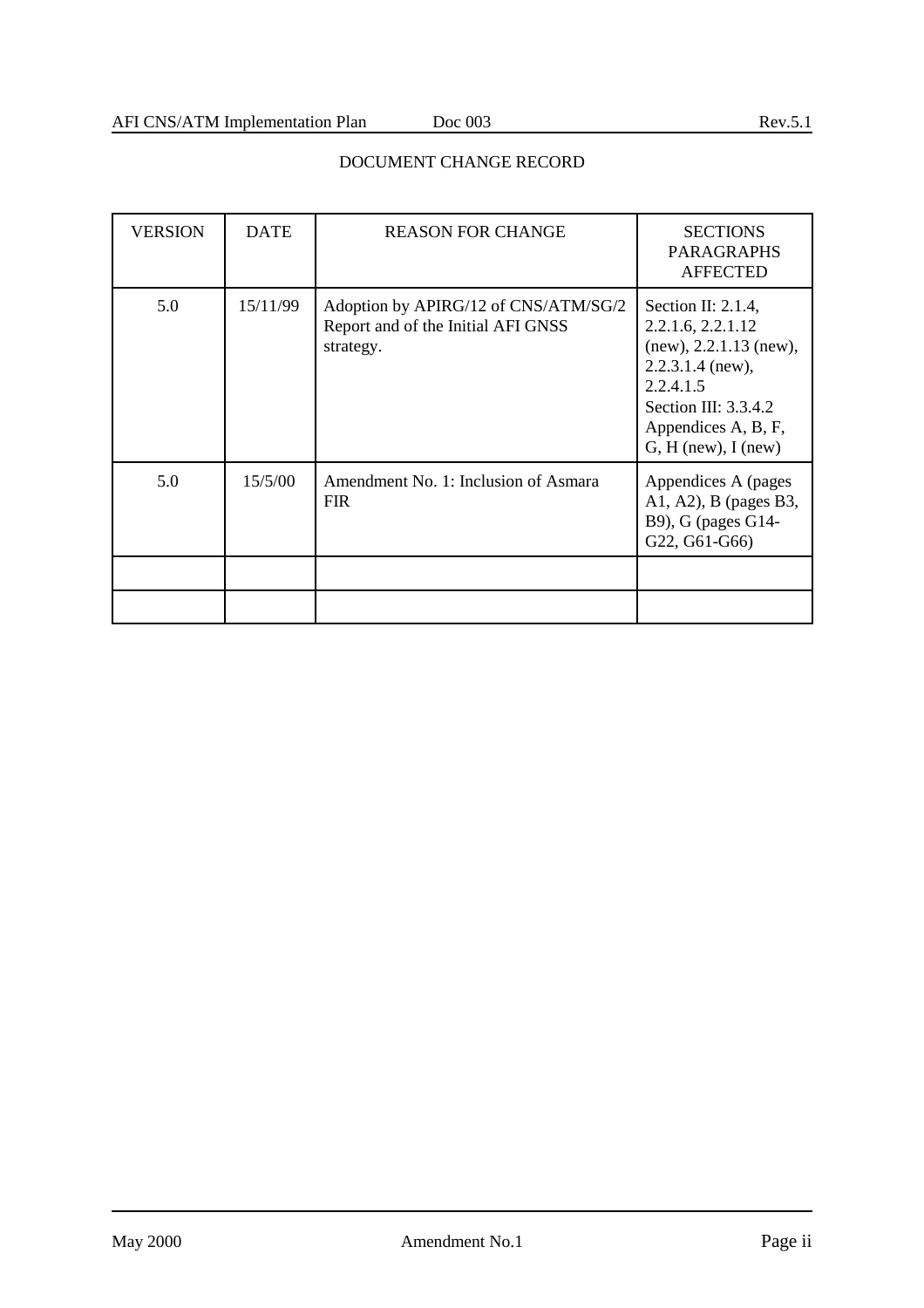### **History of the versions**

- Version 1 was drafted in October 1994 by the second meeting of the CNS/ATM Task Force. It contained Sections I and II.
- Version 2 was drafted in November 1995 by the first meeting of the CNS/ATM Subgroup. It contained Sections I, II and III.
- Version 3 was published in June 1996 consecutive to the adoption of Doc 003 by the Tenth meeting of the AFI Planning and Implementation Regional Group (APIRG) for presentation to the Seventh AFI Regional Air Navigation (AFI/7 RAN) Meeting.
- Version 4 was published in January 1998 following the review and adoption of Doc 003 by the AFI/7 RAN meeting.
- S Version 5.0 was published in January 2000 following the adoption by the Twelfth Meeting of the APIRG (Tunis, 21 -25 June 1999) of amendments formulated by the Second meeting of the CNS/ATM/IC/SG.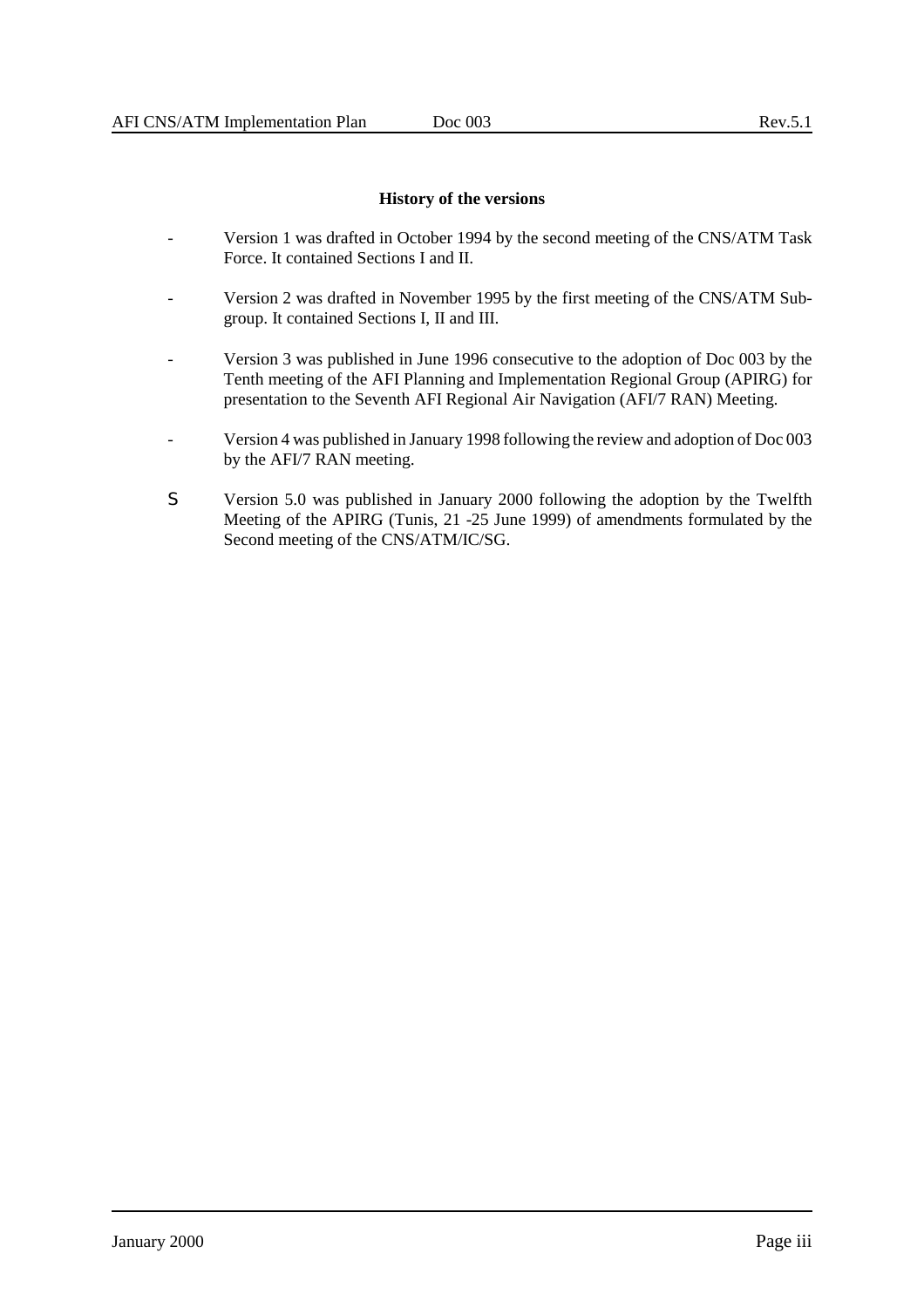# TABLE OF CONTENTS

| Glossary          |                                                     |                                      |                                                                               | $-V$ - |
|-------------------|-----------------------------------------------------|--------------------------------------|-------------------------------------------------------------------------------|--------|
| <b>SECTION I:</b> |                                                     |                                      |                                                                               | $-1-$  |
| 1.1               | <b>GENERAL</b><br>$-1-$                             |                                      |                                                                               |        |
| 1.2               | $-1-$                                               |                                      |                                                                               |        |
| 1.3               | $-2-$                                               |                                      |                                                                               |        |
| 1.4               |                                                     |                                      |                                                                               | $-2-$  |
|                   |                                                     |                                      |                                                                               |        |
|                   |                                                     | SECTION II - IMPLEMENTATION STRATEGY |                                                                               |        |
|                   |                                                     |                                      | AND SYSTEM CONFIGURATION                                                      | $-4-$  |
| 2.1               |                                                     |                                      | IMPLEMENTATION STRATEGY                                                       | $-4-$  |
|                   | 2.1.1                                               | Introduction                         |                                                                               | $-4-$  |
|                   | 2.1.2                                               |                                      |                                                                               | $-4-$  |
|                   | 2.1.3                                               |                                      |                                                                               | $-5-$  |
|                   | 2.1.4                                               |                                      |                                                                               | $-5-$  |
|                   | 2.1.5                                               |                                      |                                                                               | $-6-$  |
|                   | 2.1.6                                               |                                      |                                                                               | $-6-$  |
| 2.2               |                                                     | <b>SYSTEM CONFIGURATION</b>          |                                                                               |        |
|                   |                                                     |                                      |                                                                               | $-8-$  |
|                   | 2.2.1                                               |                                      |                                                                               |        |
|                   | 2.2.2                                               | Surveillance                         |                                                                               | $-9-$  |
|                   |                                                     | 2.2.2.1                              | Terminal areas (TMAs)                                                         | -9-    |
|                   |                                                     | 2.2.2.2                              | En-route $\ldots \ldots \ldots \ldots \ldots \ldots \ldots \ldots \ldots -10$ |        |
|                   | 2.2.3                                               |                                      |                                                                               |        |
|                   |                                                     | 2.2.3.1                              | Approach and landing 10-                                                      |        |
|                   |                                                     | 2.2.3.2                              | Terminal areas (TMAs) 11-                                                     |        |
|                   |                                                     | 2.2.3.3                              | En-route $\ldots \ldots \ldots \ldots \ldots \ldots \ldots \ldots -11$        |        |
|                   | 2.2.4                                               |                                      |                                                                               |        |
|                   |                                                     | 2.2.4.1                              | Mobile communications - 12-                                                   |        |
|                   |                                                     | 2.2.4.2                              | Fixed communications 12-                                                      |        |
|                   |                                                     | 2.2.4.3                              | Data communications 12-                                                       |        |
|                   |                                                     |                                      |                                                                               |        |
|                   |                                                     |                                      | SECTION III - AFI CNS/ATM IMPLEMENTATION PLAN                                 |        |
| 3.1.              |                                                     |                                      |                                                                               |        |
| 3.2.              |                                                     |                                      |                                                                               |        |
|                   | 3.2.1                                               |                                      |                                                                               |        |
|                   | 3.2.2<br>Terminal airspace and Aerodromes 14-       |                                      |                                                                               |        |
| 3.3.              | AFI CNS/ATM IMPLEMENTATION PLAN (1995 - 2005)  -15- |                                      |                                                                               |        |
|                   | 3.3.2                                               |                                      |                                                                               |        |
|                   | 3.3.3                                               |                                      |                                                                               |        |
|                   | 3.3.4                                               |                                      |                                                                               |        |
| 3.4               | IMPLEMENTATION PROGRAMME (1995 - 2005) 17-          |                                      |                                                                               |        |
|                   | 3.4.2<br>Timelines Reference Sheets (TRS) 17-       |                                      |                                                                               |        |
|                   | 3.4.3                                               |                                      |                                                                               |        |
|                   | 3.4.4                                               |                                      | Implementation Co-ordinating Groups (ICGs) 17-                                |        |
|                   |                                                     |                                      |                                                                               |        |
|                   |                                                     |                                      |                                                                               |        |
|                   |                                                     |                                      |                                                                               |        |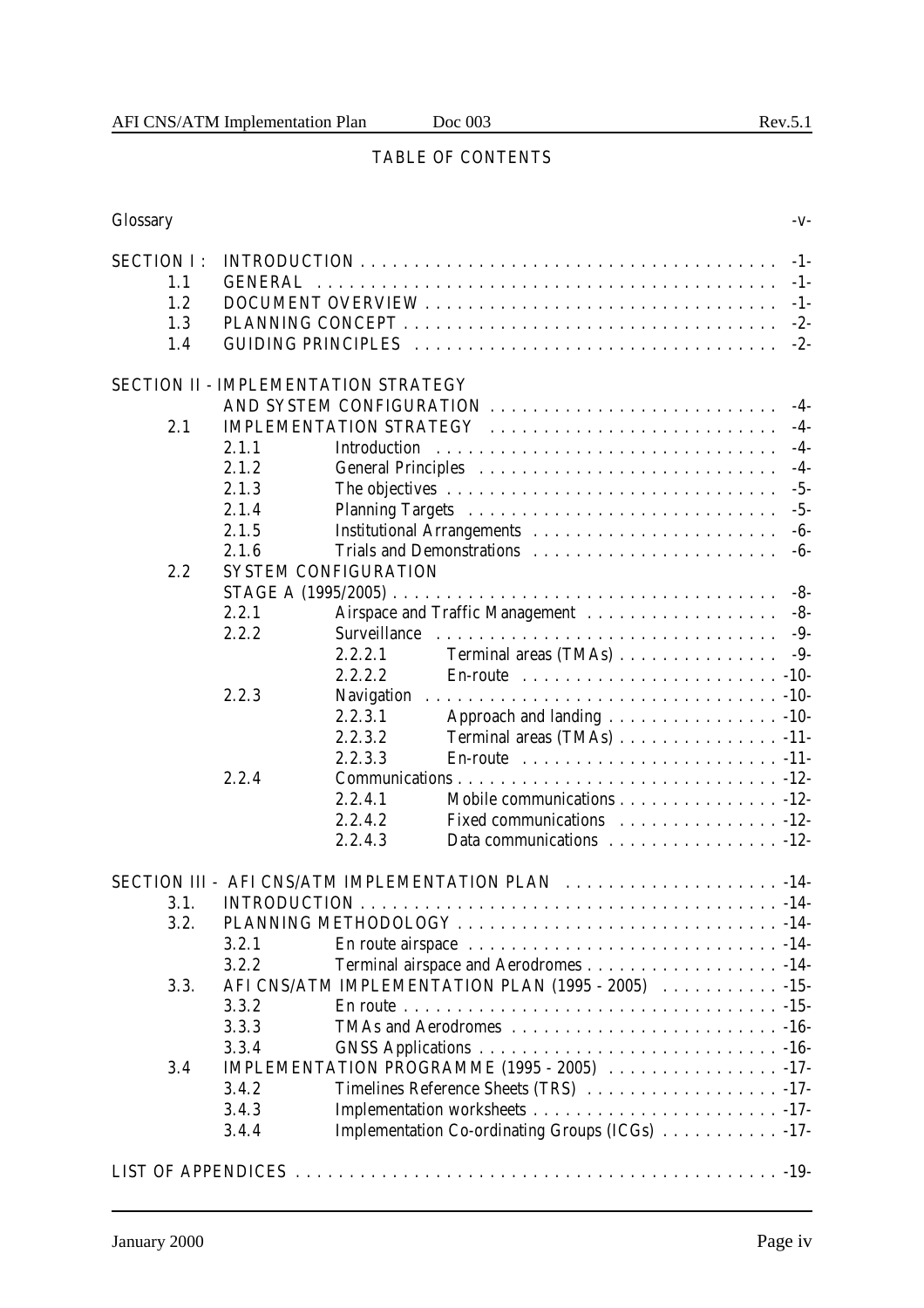# Glossary of Terms

| AAIM           | Aircraft autonomous integrity monitoring                              |
|----------------|-----------------------------------------------------------------------|
| <b>ACC</b>     | <b>Area Control Centre</b>                                            |
| <b>ADS</b>     | <b>Automatic Dependent Surveillance</b>                               |
| ADS-B          | Automatic Dependent Surveillance broadcast mode                       |
| <b>ADSP</b>    | Automatic Dependent Surveillance Panel                                |
| AFI            | Africa - Indian ocean area                                            |
| <b>AFS</b>     | <b>Aeronautical Fixed Service</b>                                     |
| <b>AFTN</b>    | <b>Aeronautical Fixed Telecommunication Network</b>                   |
| <b>AIDC</b>    | ATS Inter-facility data communications                                |
| <b>AIREP</b>   | Air Report                                                            |
| <b>AIS</b>     | <b>Aeronautical Information Service</b>                               |
| AMCP           | <b>Aeronautical Mobile Communications Panel</b>                       |
| AMS(R)         | Aeronautical Mobile-Satellite (R) Service                             |
| <b>AMSS</b>    | <b>Aeronautical Mobile-Satellite Service</b>                          |
| <b>APIRG</b>   | AFI Planning and Implementation Regional Group                        |
| <b>APR</b>     | <b>Automatic Position Reporting</b>                                   |
| AR             | Area of routing                                                       |
| <b>ASECNA</b>  | Agency for the Security of Aerial Navigation in Africa and Madagascar |
| <b>ASM</b>     | <b>Airspace Management</b>                                            |
| <b>ATC</b>     | <b>Air Traffic Control</b>                                            |
| ATFM           | <b>Air Traffic Flow Management</b>                                    |
| <b>ATM</b>     | <b>Air Traffic Management</b>                                         |
| <b>ATN</b>     | <b>Aeronautical Telecommunication Network</b>                         |
| <b>ATS</b>     | <b>Air Traffic Services</b>                                           |
| ATS/DS         | Air Traffic Services Direct Speech                                    |
| <b>CNS</b>     | Communications, Navigation, and Surveillance                          |
| CNS/ATM        | Communications, Navigation, and Surveillance / Air Traffic Management |
| COM/MET/OPS    | Communications/Meteorology/Operations                                 |
| <b>CPDLC</b>   | Controller pilot data link communications                             |
| <b>DARPs</b>   | Dynamic user preferred re-routes                                      |
| <b>DCPC</b>    | Direct Controller Pilot Communications (voice/data)                   |
| <b>DFIS</b>    | Data Link Flight Information Services                                 |
| <b>DGNSS</b>   | Differential Global Navigation Satellite System                       |
| <b>DME</b>     | <b>Distance Measuring Equipment</b>                                   |
| <b>EUR</b>     | <b>European Region</b>                                                |
| <b>FIR</b>     | <b>Flight Information Region</b>                                      |
| <b>FDPS</b>    | <b>Flight Data Processing System</b>                                  |
| FL             | <b>Flight Level</b>                                                   |
| <b>FMS</b>     | <b>Flight Management System</b>                                       |
| <b>GES</b>     | <b>Ground Earth Station</b>                                           |
| GIC            | <b>GNSS Integrity Channel</b>                                         |
| <b>GLONASS</b> | Global Orbiting Navigation Satellite System (Russian Federation)      |
| <b>GNSS</b>    | <b>Global Navigation Satellite System</b>                             |
| <b>GPS</b>     | <b>Global Positioning System (United States)</b>                      |
| HF             | <b>High Frequency</b>                                                 |
| <b>HFDL</b>    | <b>High Frequency Data Link</b>                                       |
|                |                                                                       |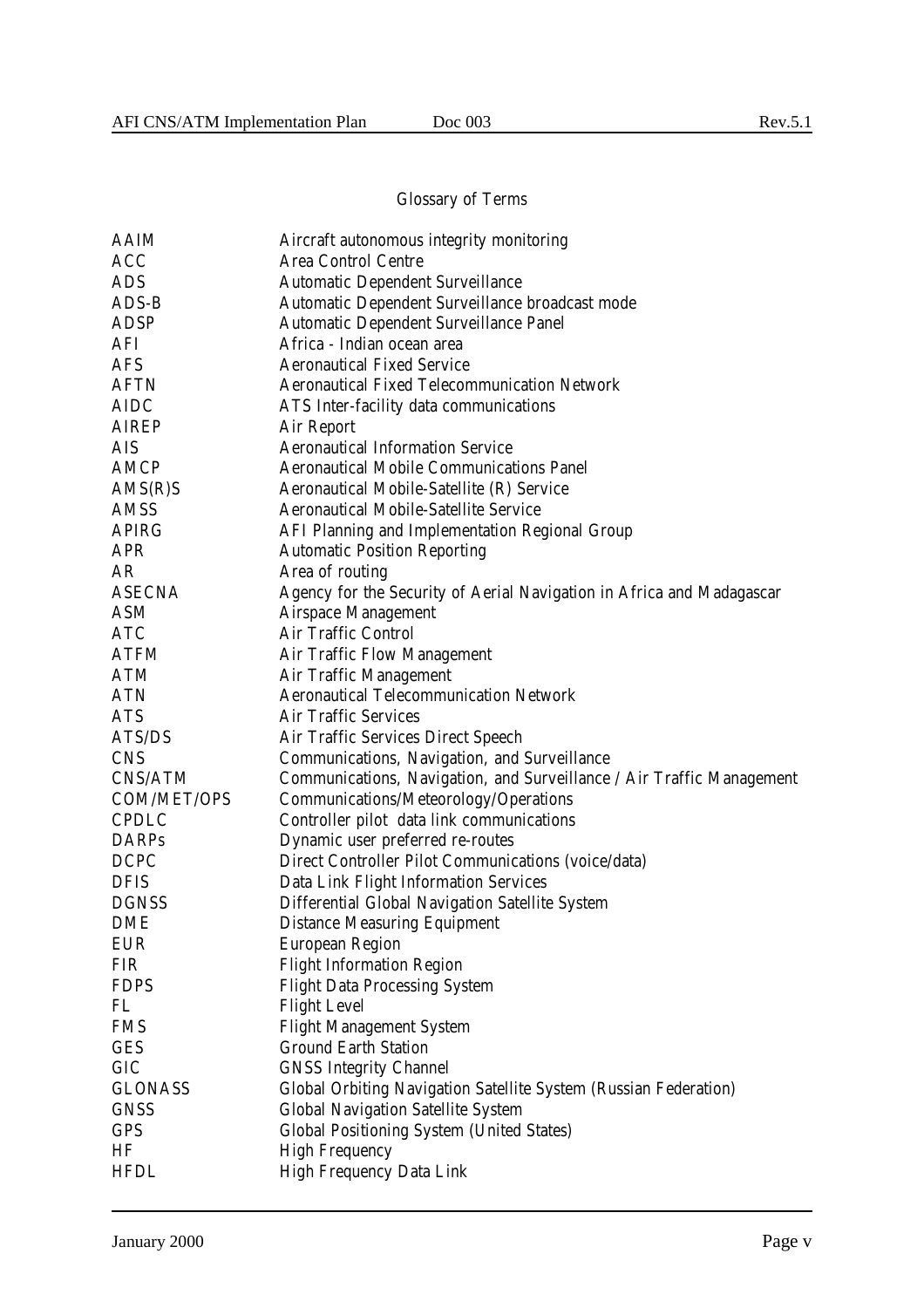AFI CNS/ATM Implementation Plan Doc 003 Rev.5.1

| <b>IATA</b><br><b>International Air Transport Association</b>   |                                                                          |
|-----------------------------------------------------------------|--------------------------------------------------------------------------|
| <b>ICAO</b><br><b>International Civil Aviation Organization</b> |                                                                          |
| <b>IFR</b><br><b>Instrument Flight Rules</b>                    |                                                                          |
| ILS<br><b>Instrument Landing System</b>                         |                                                                          |
| <b>INS</b><br>Inertial navigation system                        |                                                                          |
| <b>International Telecommunication Union</b><br><b>ITU</b>      |                                                                          |
| <b>MASPS</b>                                                    | Minimum Aviation System Performance Standards                            |
| MET<br>Meteorological services for air navigation               |                                                                          |
| Aviation routine weather report<br><b>METAR</b>                 |                                                                          |
| <b>MLS</b><br><b>Microwave Landing System</b>                   |                                                                          |
| <b>MMR</b><br>Multimode receiver                                |                                                                          |
| <b>MNPS</b>                                                     | Minimum Navigation Performance Specifications                            |
| <b>MNT</b><br><b>Mach Number Technique</b>                      |                                                                          |
| Mode S - SSR Data Link<br><b>MODE S</b>                         |                                                                          |
| <b>MSAW</b><br>Minimum Safe Altitude Warning System             |                                                                          |
| <b>NDB</b><br>Non-directional beacon                            |                                                                          |
| <b>NPA</b><br>Non-precision approach                            |                                                                          |
| PANS-OPS                                                        | Procedures for Air Navigation Services - Aircraft Operations             |
| <b>RAIM</b><br><b>Receiver Autonomous Integrity Monitoring</b>  |                                                                          |
| <b>RNAV</b><br><b>Area Navigation</b>                           |                                                                          |
| <b>RNP</b><br><b>Required Navigation Performance</b>            |                                                                          |
| R/T<br>Radiotelephony                                           |                                                                          |
| <b>RVR</b><br>Runway visual range                               |                                                                          |
| Reduced Vertical Separation Minimum<br><b>RVSM</b>              |                                                                          |
| South American Region<br><b>SAM</b>                             |                                                                          |
| <b>SARPs</b><br><b>Standards and Recommended Practices</b>      |                                                                          |
| <b>SAT</b><br>South Atlantic                                    |                                                                          |
| <b>SATCOM</b><br><b>Satellite Communication</b>                 |                                                                          |
| <b>SBAS</b><br>Satellite-based augmentation system              |                                                                          |
| <b>SIGMET</b>                                                   | Information concerning en-route phenomena which may affect the safety of |
| aircraft operations                                             |                                                                          |
| Significant weather<br><b>SIGWX</b>                             |                                                                          |
| <b>SITA</b>                                                     | Société Internationale de Télécommunications Aéronautiques               |
| <b>SSR</b><br><b>Secondary Surveillance Radar</b>               |                                                                          |
| <b>TAF</b><br><b>Terminal area forecast</b>                     |                                                                          |
| To be determined<br>TBD                                         |                                                                          |
| TMA<br><b>Terminal Control Area</b>                             |                                                                          |
| <b>VFR</b><br>Visual flight rules                               |                                                                          |
| <b>VHF</b><br>Very High Frequency                               |                                                                          |
| <b>VOR</b><br><b>VHF Omnidirectional Radio Range</b>            |                                                                          |
| <b>WGS-84</b><br>World Geodetic Reference System 1984           |                                                                          |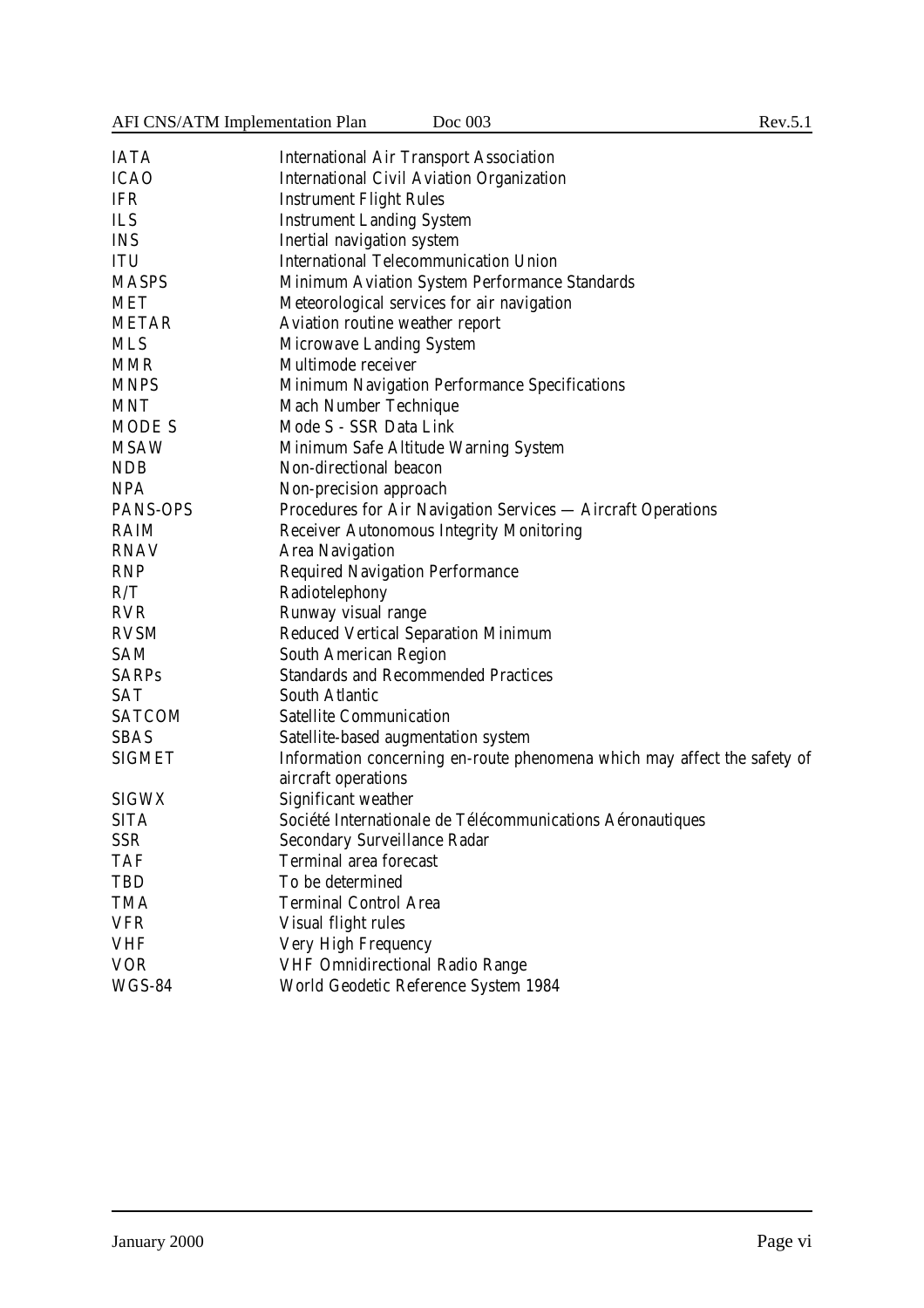# **DOC.003**

# **SECTION I : INTRODUCTION**

# **1.1 GENERAL**

1.1.1 The AFI Plan for the implementation of the new ICAO Communications Navigation and Surveillance and Air Traffic Management (CNS/ATM) Concept is was initially contained in three documents, namely:

| Doc 001 | $\sim 100$ | <b>Executive Summary</b>       |
|---------|------------|--------------------------------|
| Doc 002 |            | - System Concept Description   |
| Doc 003 | $\sim$     | <b>AFI</b> Implementation Plan |

## 1.1.2 Doc 001 and Doc 002 are no longer in publication. The reader should refer to ICAO *Global Air Navigation Plan for CNS/ATM Systems* (Doc 9750) for a complete description of the CNS/ATM concept.

1.1.23 The present document, Doc.003 - AFI Implementation Plan, specifies implementation time-frames for the various systems and concepts, gives an operational overview of systems configuration during the transition, and lists activities required for an evolutionary and co-ordinated implementation towards the final objectives as contained in Doc 9750. 002 the System Concept Description. The reader should refer to Doc.002 for a global overview.

# **1.2 DOCUMENT OVERVIEW**

- 1.2.1 The scope of this document is:
	- a) To present the implementation strategy for the Future AFI CNS/ATM concept. This consists of overlapping terms during the time-frame 1995 to 2015 namely: mid-term (1995-2005) and long term (2000 to 2015).
	- b) To present the implementation plan which will enable the national administrations and airspace users to develop their plans so as to meet the conditions and pre-requisites laid down in the ICAO *Global Air Navigation Plan for CNS/ATM Systems* (Doc 9750), future AFI CNS/ATM system concept description (Doc 002) and which takes account of the need to harmonize with plans currently being developed by the regions which interface with the AFI Region. The implementation plan takes into account present facilities which meet the reliability expected in the future CNS/ATM systems.
	- c) This implementation plan will at the direction of the AFI Planning and Implementation Regional Group (APIRG) progressively address the planning process into long term.
- 1.2.2 Document 003 is organised in three distinctive sections: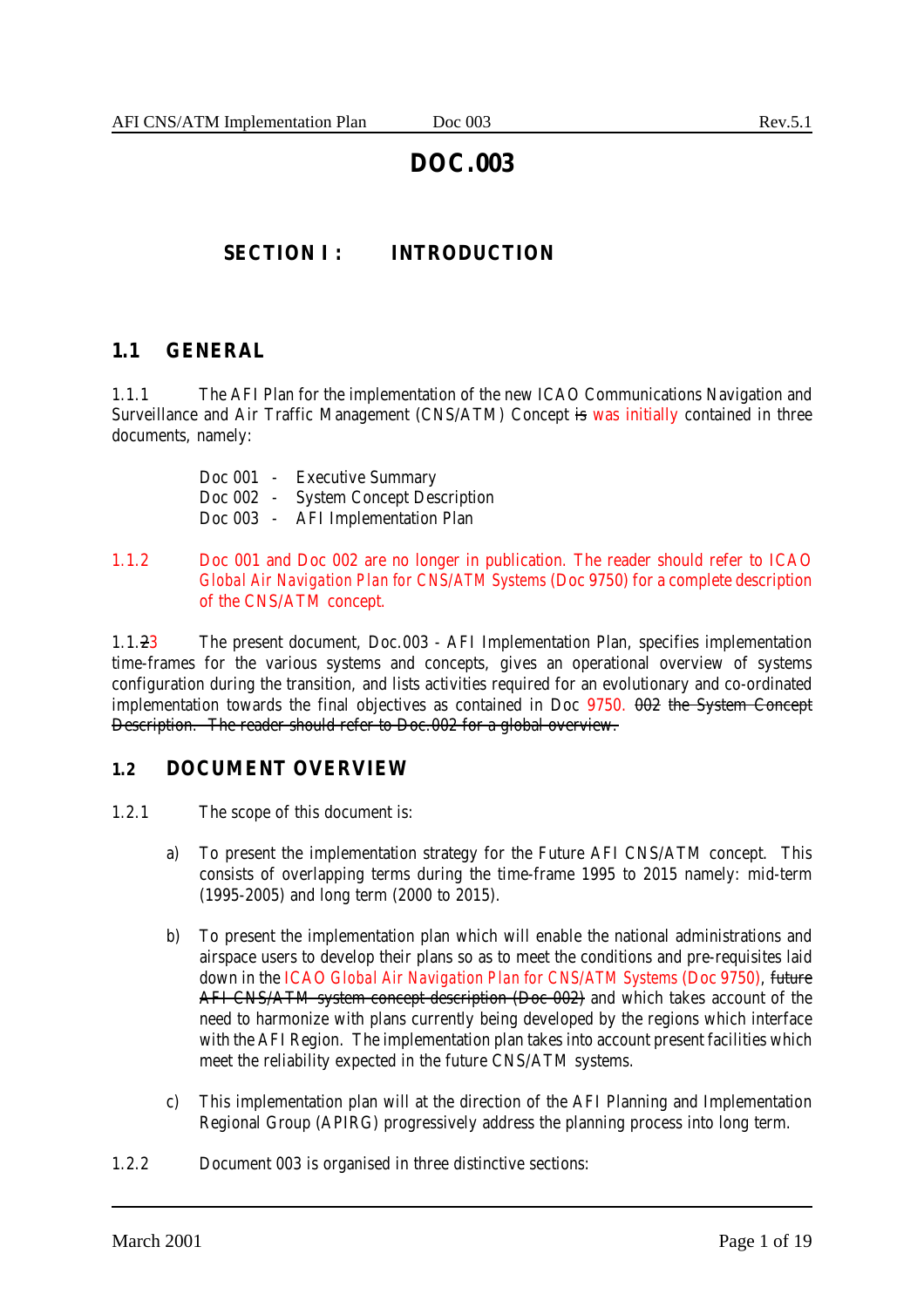# Section I: Introduction

Section II: Implementation Strategy and System Configuration

Details the objectives to be achieved during the planning time-frame;

For each system (Communications, Navigation and Surveillance and ATM), specifies which system components (both of the old and of the new concept) must be in place to support the required level of service in each phase.

Section III: Implementation Plan:

Contains Implementation Sheets detailing:

- objectives;
- actions required to achieve implementation;
- required ground and airborne capabilities;
- provider and user States and Organisations concerned;
- and the target dates for implementation.

# **1.3 PLANNING CONCEPT**

1.3.1 The AFI Implementation Plan is conceived as a rolling ten years Plan towards the full implementation of the ICAO CNS/ATM Concept throughout the AFI Region and in the interface with adjacent regions, in order to achieve a coherent regional Air Traffic Management (ATM) system fully responsive to the regional needs in a timely and cost-effective manner and adequately integrated with the world-wide air navigation system.

1.3.2 The AFI Implementation Plan will be reviewed and updated periodically by APIRG, based on input from States and International Organisations concerned, in order to ensure it is kept responsive to changing requirements and abreast with world-wide developments.

1.3.3 The implementation, monitoring and co-ordination methodology contained in this document has been adopted by the AFI States.

# **1.4 GUIDING PRINCIPLES**

1.4.1 In defining time-frames in the systems' evolution Tables and for the implementation activities due account was taken of the following general guidelines on transition contained in System Concept Description (Doc 002), specifically of the following:

- *"a) Careful planning will be necessary to ensure that aircraft of the future are not unnecessarily required to carry a multiplicity of existing and new CNS equipment. In addition, as already referred to, there is a close relationship between the required CNS services and the desired level of ATM and, finally, there is, for reasons of both economy and efficiency, a need to ensure that differences in the pace of development around the world do not lead to incompatibility between elements of the system. Particularly, because of the wide coverage of satellite CNS systems, the above considerations call for conscientious world-wide co-ordination of the planning and implementation if such systems are to be optimized.*
- *b) In developing guidelines for the transition it is useful to consider the type of system (C, N, or S), and the specific problems, or issues affecting its transition to full operational use in a particular type of airspace or phase of flight."*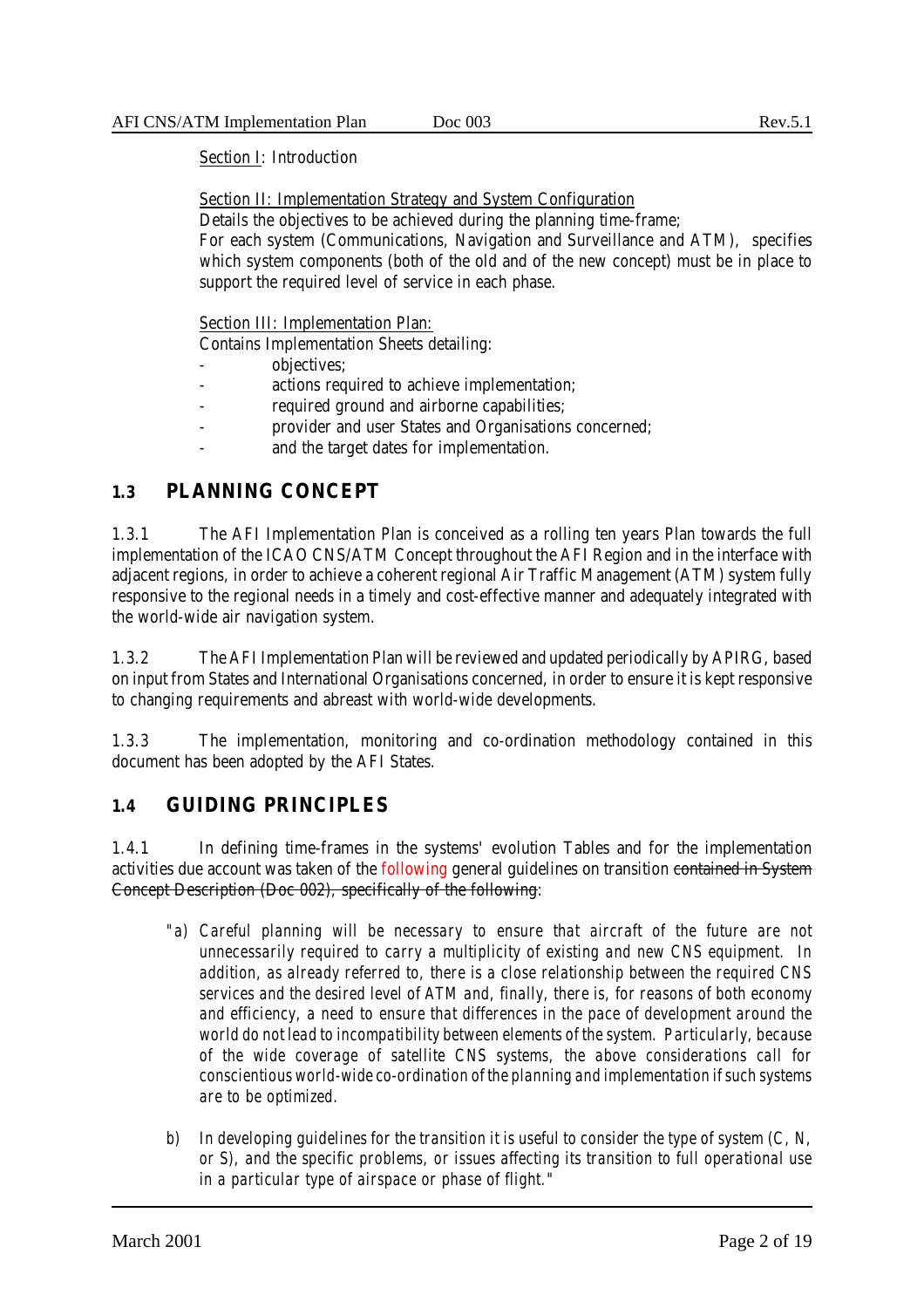- *c) Ideally, the transition to new CNS systems should be based in improvements in ATM and accompanied by procedural and structural changes that will provide benefits to ATM and to users. The transition should be carefully planned so as to avoid degradation in system performance."*
- *d) The priority structure of system elements and areas of applicability with regard to implementation has to be established. The priorities in terms of time-scales are then established in response to identified constraints and the perceived view of States as to the systems and areas of applicability providing the most immediate benefits, or for which early implementation may be most likely."*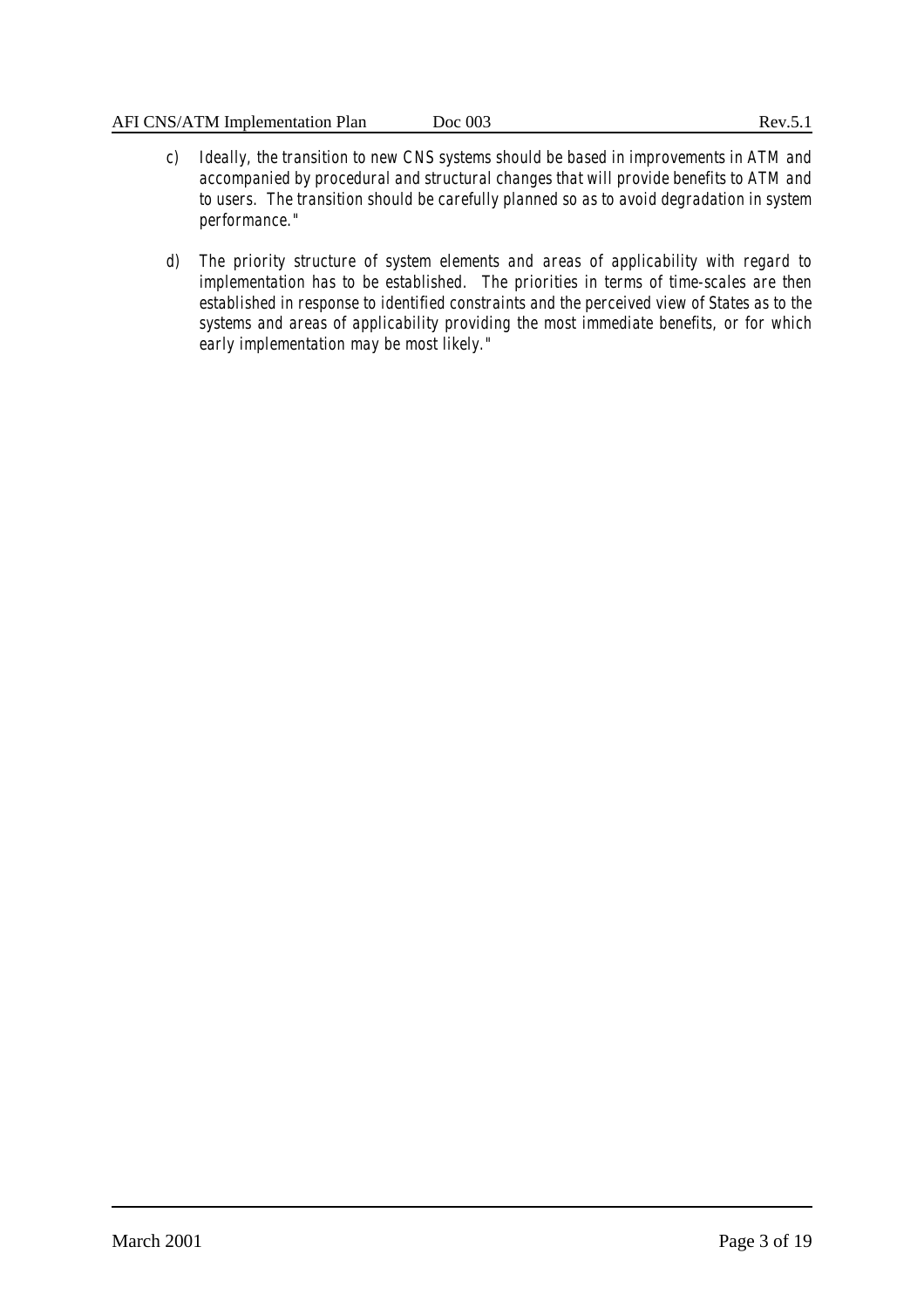# **SECTION II - IMPLEMENTATION STRATEGY**

# **AND SYSTEM CONFIGURATION**

# 2.1 **IMPLEMENTATION STRATEGY**

#### 2.1.1 **Introduction**

- a) The provider, user States and Organizations concerned acknowledge that the AFI Region stands to derive great benefits from the introduction of the new integrated ICAO CNS/ATM System. It is recognized that it is only with the full coordination of implementation activities that the complete benefits of CNS/ATM will be realized.
- b) Consequently, and in order to ensure a coherent, timely, co-ordinated, cost-effective, operationally oriented implementation of the integrated ICAO CNS/ATM system in the AFI Region, the approach and strategy contained in this document are adopted at the AFI Regional level for use and compliance by provider and user States and Organisations concerned.
- c) In deciding the possible introduction at regional level of new elements of the integrated CNS/ATM system requiring the carriage of additional equipment on-board aircraft, APIRG will take into consideration the need of airspace users to be given adequate advance notice for major new equipment fittings.

# **2.1.2 General Principles**

2.1.2.1 The AFI Region shall aim at taking advantage in a timely manner, of those individual elements of the CNS/ATM systems for which positive benefit in relation to overall cost has been demonstrated or recognized by those concerned.

2.1.2.2 It is recognized that the full implementation of all ATM objectives with their CNS requirements will take time. The AFI Region, therefore, will adopt a step by step approach starting with the ATM objectives which can be achieved with in the short term with minimum CNS requirements or relatively low cost.

2.1.2.23 The introduction of individual elements of the new integrated CNS/ATM concept in the AFI Region shall be carried out in a co-ordinated and coherent manner, under the aegis of the AFI Planning and Implementation Regional Group (APIRG). In this context it is essential to ensure that:

- a) adjacent systems shall interface in such a way that airspace boundaries between control sectors, Flight Information Regions, or Air Navigation Regions, are transparent.
- b) systems must remain responsive to operational requirements at every step of development, avoiding to the extent possible, discontinuities in evolution likely to cause disturbances to the operational environment.
- 2.1.2.4 At least in the short and medium term, the difference in equipage between the domestic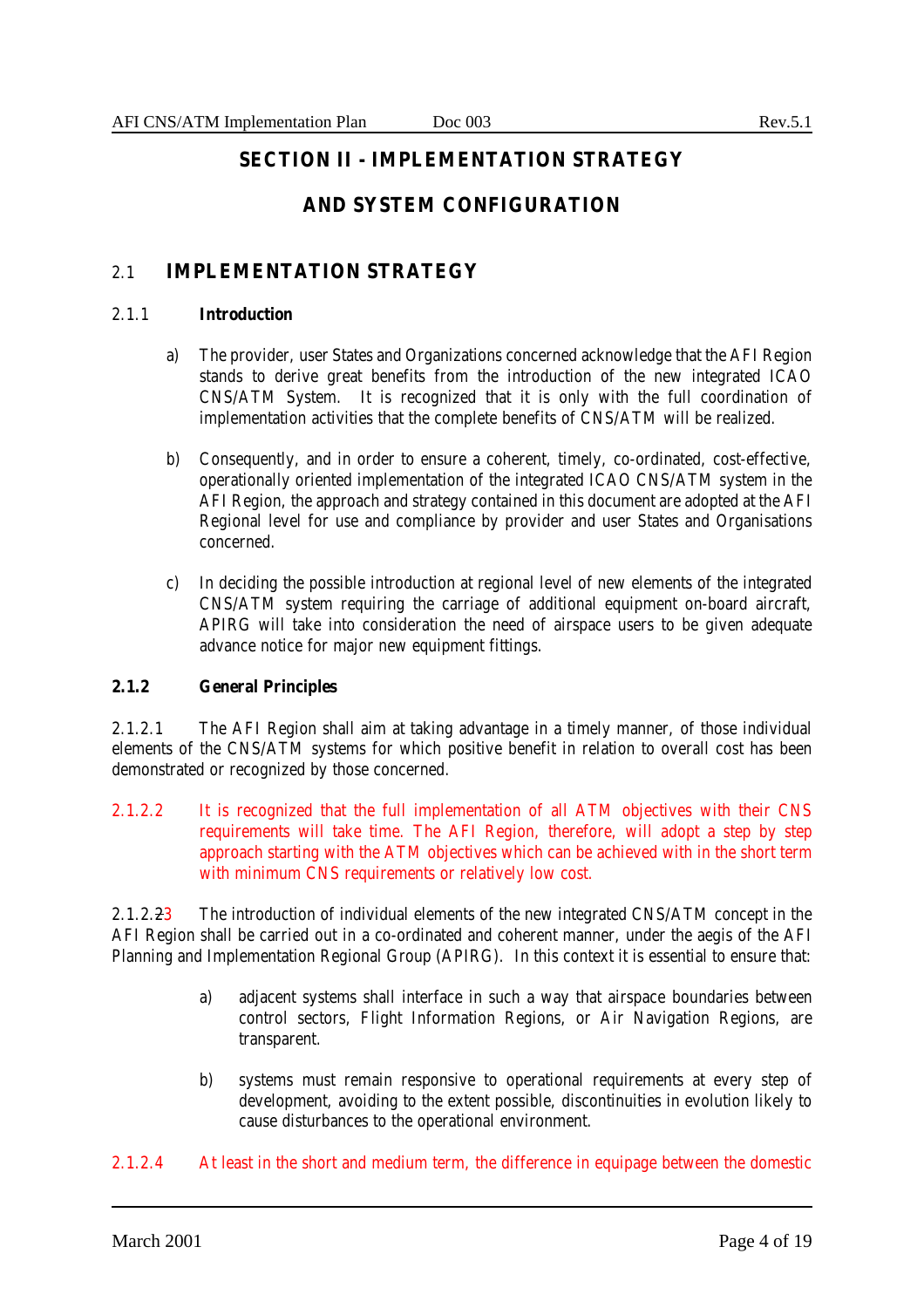and regional operators on the one hand, and the transcontinental operators on the other hand, will be significant. The transcontinental operators will be fully equipped to operate in regions such as Europe and will certainly value taking advantage of their capabilities to obtain more economic flight profiles. As far as the domestic and regional operators are concerned, because they would not operate in other regions with the new CNS/ATM requirements for equipage/approval, they may not derive a positive cost/benefit from equipping. In light of the foregoing, long haul operators which are adequately certified and/or approved should be given timely full benefit and the domestic and regional operators be allowed to choose either to equip (approved or certified) or to fly segregated airspace.

- 2.1.2.5 The seamless airspace, which is indispensable for total benefit, will not be achieved without close co-ordination among providers and between providers and users. It is then more and more necessary and important that providers and users agree before any decision on implementation is taken. In this regard the following should be kept in mind:
	- ! Communications The objective of the region is full deployment of an ATN environment with the possibility to accommodate FANS1/A and the highest degree of functionality possible.
	- ! Navigation

The ultimate objective of the Region is a navigation system based on satellite as a sole means of navigation for all phases of flight. As far as augmentation is concerned, any deployment should be in line with the regional policy as defined and approved by APIRG.

! Surveillance

Even if the Region is recognized as a valid candidate for ADS, enough caution is necessary at all levels in order to avoid ground equipage with prototypes and/or systems without operational benefits.

2.1.2.3 6 All planned operations, including domestic, civil and military operations to the extent that they may influence the ATS system, should be taken into account when system capacity is defined to meet the requirements.

# **2.1.3 The objectives**

2.1.3.1 The future system must evolve from the present system so as to meet user needs to the maximum extent possible while taking the potential benefits from the application of new system technologies. This evolution should be guided by the principle of maintaining an optimum separation assurance.

2.1.3.2 Of the overall goals of the future ATM system, the following are specially of relevance in the AFI context:

- a) maintenance of, or increase in, the existing level of safety;
- b) increased system capacity and full utilisation of capacity resources as required to meet traffic demand;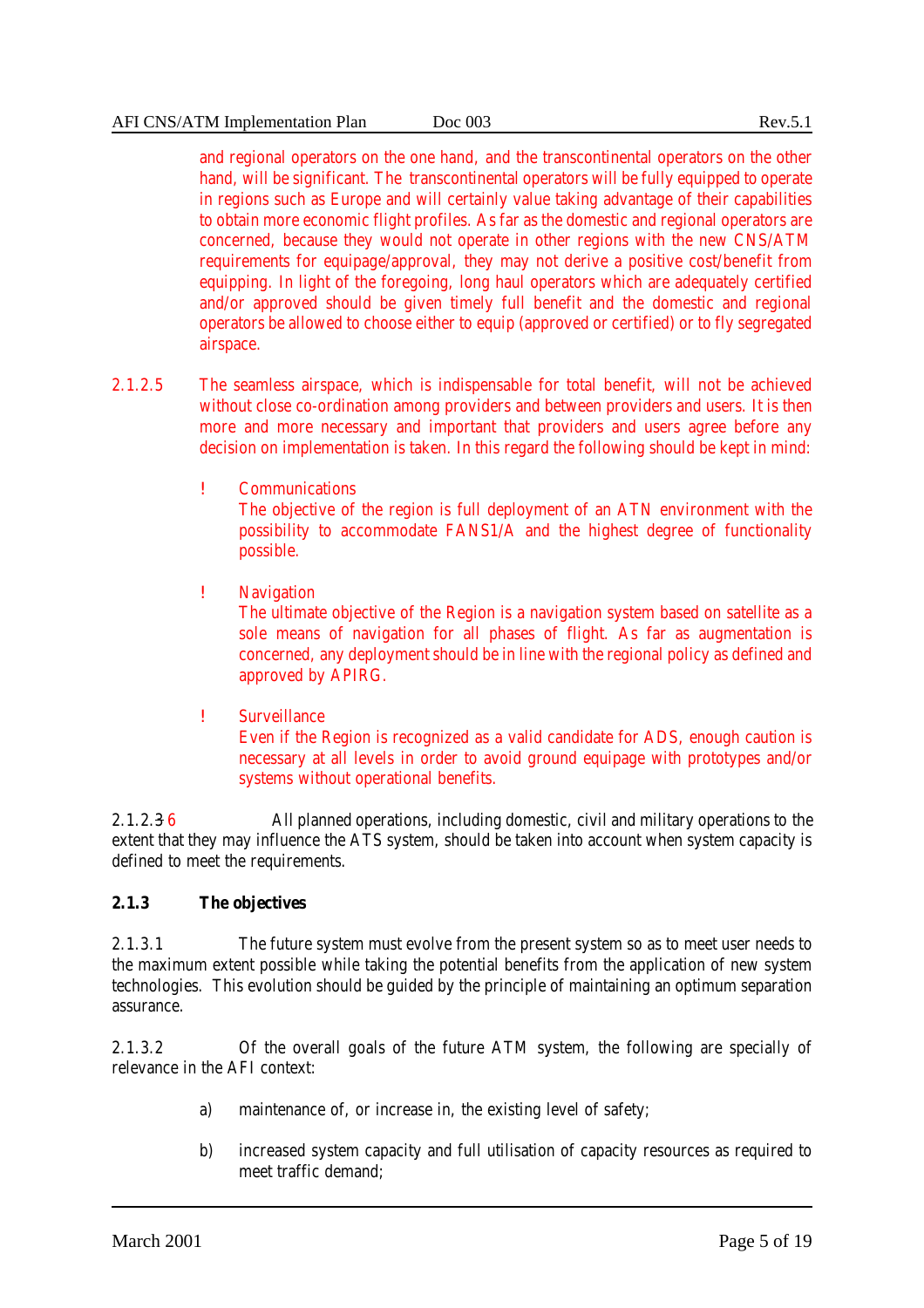- c) dynamic accommodation of user-preferred three-dimensional and four-dimensional flight trajectories;
- d) accommodation of full range of aircraft types and airborne capabilities;
- e) improved provision of information to the users such as weather conditions, traffic situation, availability of facilities;
- f) improved navigation and landing capabilities to support advanced approach and departure procedures;
- g) increased user involvement in ATM decision making including air-ground computer dialogue for flight negotiation;
- h) create, to the maximum extent possible, a single continuum of airspace, where boundaries are transparent to users; and
- i) organize airspace in accordance with ATM provision and procedures.

2.1.3.3 Priority should be given to the implementation of systems or functions specifically aimed at the attainment of any of these stated objectives.

# **2.1.4 Planning Targets**

2.1.4.1 Under Section III the Implementation Plan identifies target dates, by which individual tasks are required to be accomplished. These are in line with the following milestones:

> 1999 Uniform application of 10 minutes longitudinal separation in the upper airspace; 1999 Provision of area control service in upper airspaces 1999 Pursue the implementation of fixed RNAV routes contained in the AFI ANP 1999 Implementation of WGS-84; 1999 Data exchange between Flight Data Processing Systems in selected Air Traffic Control Centres; 1999 Progressive introduction of Controller pilot data link communications (CPDLC) with full capacity in 2005; 1999 Complete implementation of all AFTN and ATS/DS circuits 1999 Extension of VHF coverage at all operationally significant altitudes 1999 Progressive provision of SSR in selected airspaces 2000 Progressive reduction of lateral separation minima in selected airspaces from 100 NM to 50 NM (in RNP 10 environment) and eventually to 30 or 25 NM (in RNP 5 environment) as dictated by operational requirements; 2000 Progressive introduction of Automatic Dependent Surveillance Service with full ground capability by 2005 ; 2000 Continuation of introduction of Random RNAV routes in oceanic airspaces; 2000 Progressive introduction of random RNAV routes above FL 350 in continental airspaces 2000 Progressive introduction of GNSS-based procedures 2000 Progressive introduction of RNP 5 in selected upper airspaces 2001 Progressive introduction of Longitudinal RNAV/RNP separation minima of 10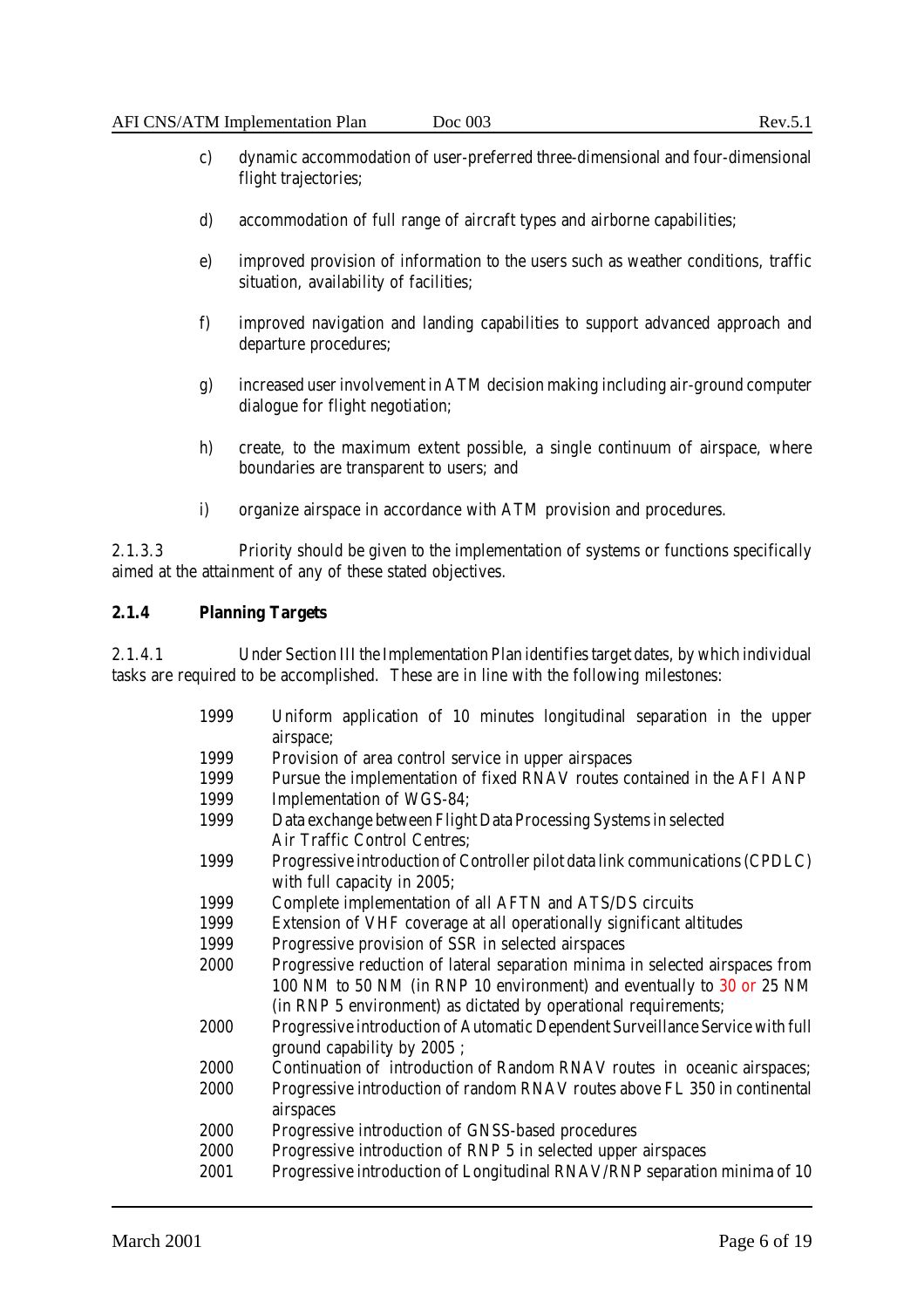minutes and / or 80NM RNAV derived distance in selected airspaces 2001 Progressive introduction of AIDC with completion by 2005. 20012 Progressive Implementation of 1000 FT Vertical Separation Minima (RVSM) between FL290 and FL410 in selected airspaces.<sup>1</sup>

*Note 1: In accordance with para. 2.2.1.9 of this Document, implementation of RVSM should be pursued within APIRG. In areas of routing adjacent to the EUR Region, the planning target date should be harmonized with the selected date in that Region (i.e. 2002).*

### **2.1.5 Institutional Arrangements**

2.1.5.1 Many of the technical and operational aspects of the implementation of the integrated CNS/ATM system are still under development. It is not possible, or probably even wise, at this stage to establish detailed institutional arrangements which, in many ways, will be strongly influenced by the options to be retained.

2.1.5.2 APIRG will closely monitor world-wide developments relating to Global Communications and Navigation Satellite systems and address the issue in due course.

2.1.5.3 Meanwhile, it would appear to be in the best interest of cost-effectiveness and efficiency of the overall system if an open, competitive environment was finally retained for the provision of individual elements of the new concept.

### **2.1.6 Trials and Demonstrations**

2.1.6.1 It is anticipated that many contenders for the provision of individual elements of the integrated CNS/ATM system will emerge. It is also to be anticipated that such contenders will need partners at the level of provider and user States and Organisations, so that technical solutions can be tested in the operational environment.

2.1.6.2 As a matter of priority for the AFI Region, trials and demonstrations should be:

- a) operationally oriented;
- b) aimed at providing familiarisation with the new technologies and concepts;
- c) aimed at assisting States with the transition; and
- d) aimed at demonstrating cost-effectiveness.

2.1.6.3 It is also anticipated that the results of trials are also likely to provide useful information to assist the regional planning bodies in their work. In this context trials are encouraged and supported.

2.1.6.4 Providers and User States and Organisations are encouraged to co-operate in the conduct of trials. In order to minimize redundancy, the objectives and scope for specific trials and the results of such trials should be co-ordinated and disseminated through APIRG or its designated subsidiary body.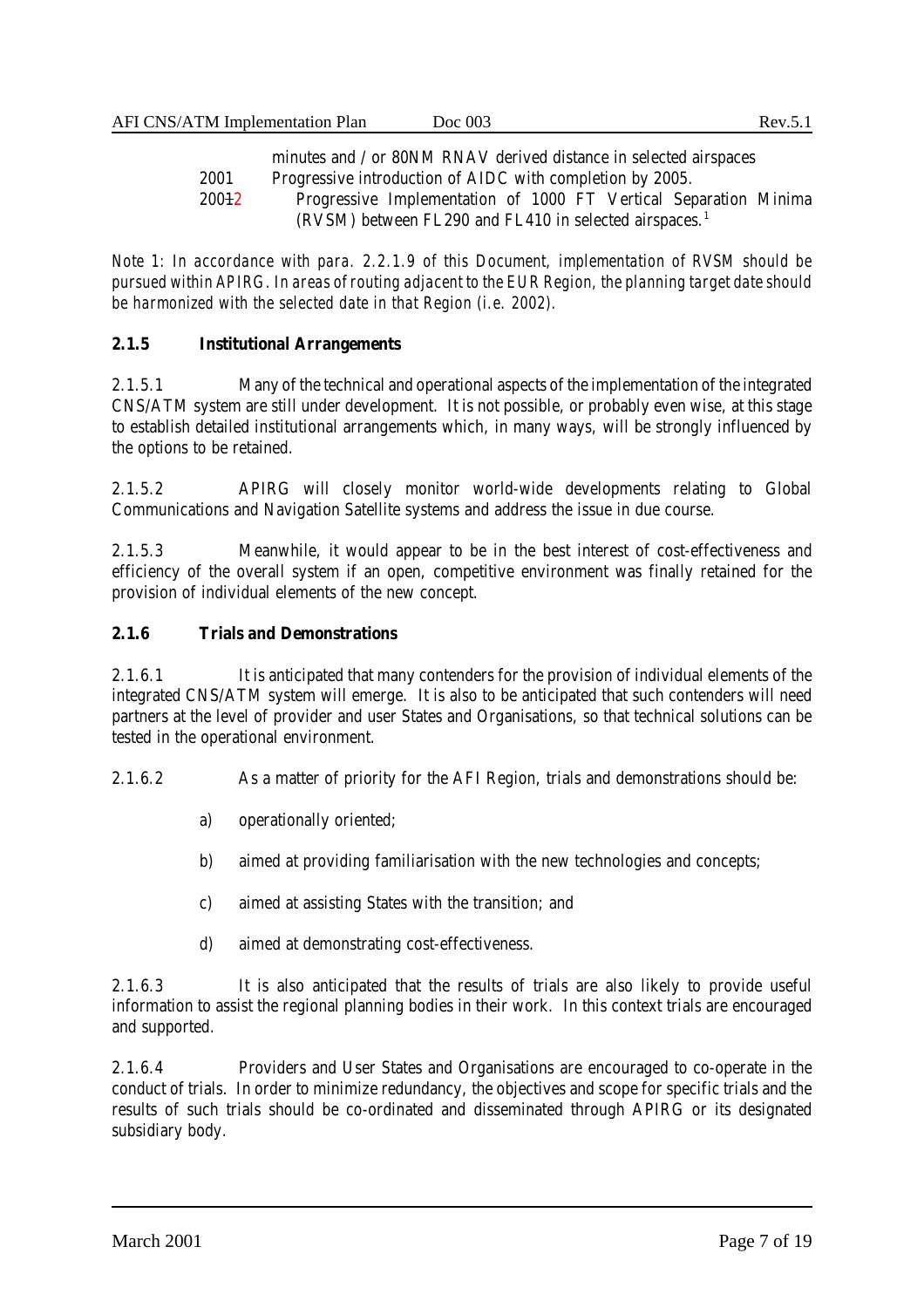# **2.2 SYSTEM CONFIGURATION**

### **STAGE A (1995/2005)**

### **2.2.1 Airspace and Traffic Management**

2.2.1.1 Airspace planning is to be carried out in close co-ordination between civil and military users, with a view to achieving an efficient joint utilization of available airspace to the greatest benefit of all users.

2.2.1.2 The ideal objective of airspace management should be to maximise the utilization of available airspace, by dynamic accommodation of all short-term requirements within a single system.

2.2.1.3 Where a single system is not established, a dynamic time-sharing of specific volumes of airspace should be considered; permanent segregation of airspace among various categories of users should be avoided. In this case airspace management should be oriented by the following principles:

- a) airspaces reserved for individual classes of users shall be released as soon as the respective operational need ceases;
- b) specific reserved airspace should be released for limited periods or at specific altitudes;
- c) alternative routes should be established in order to facilitate traffic management when specific airspaces are intended for alternative civil and military use;
- d) specific reserved airspaces may be relocated when required and possible.

2.2.1.4 Air traffic management in AFI should evolve progressively from the present route system to a system of area navigation (RNAV) routes.

2.2.1.5 Random RNAV areas should be established whenever feasible. Where implementation of random RNAV areas may not be feasible due to traffic densities or constraints of the present CNS/ATM system, priority should be given to the implementation of those elements of the new CNS/ATM concept aimed at eliminating such constraints.

2.2.1.6 The RNP values to be used in the AFI Region should be selected from the following ones:

- 1) RNP 5, with consequential route spacing of 25NM or 30NM as appropriate, on continental RNAV routes or RNAV areas, and in those non-RNAV ATS routes where ground-based navigation aids permit frequent determination of position and the requirement for full VHF coverage is satisfied;
- 2) RNP 10, with consequential route spacing of 50 NM, on oceanic RNAV routes where there is limited navaids coverage and in continental airspaces.

*Note: Transition areas, namely between continental and oceanic airspaces, between pure RNAV and VOR/DME environments will be assessed case by case.*

2.2.1.7 Optimum longitudinal separation minima must be applied on an internationally co-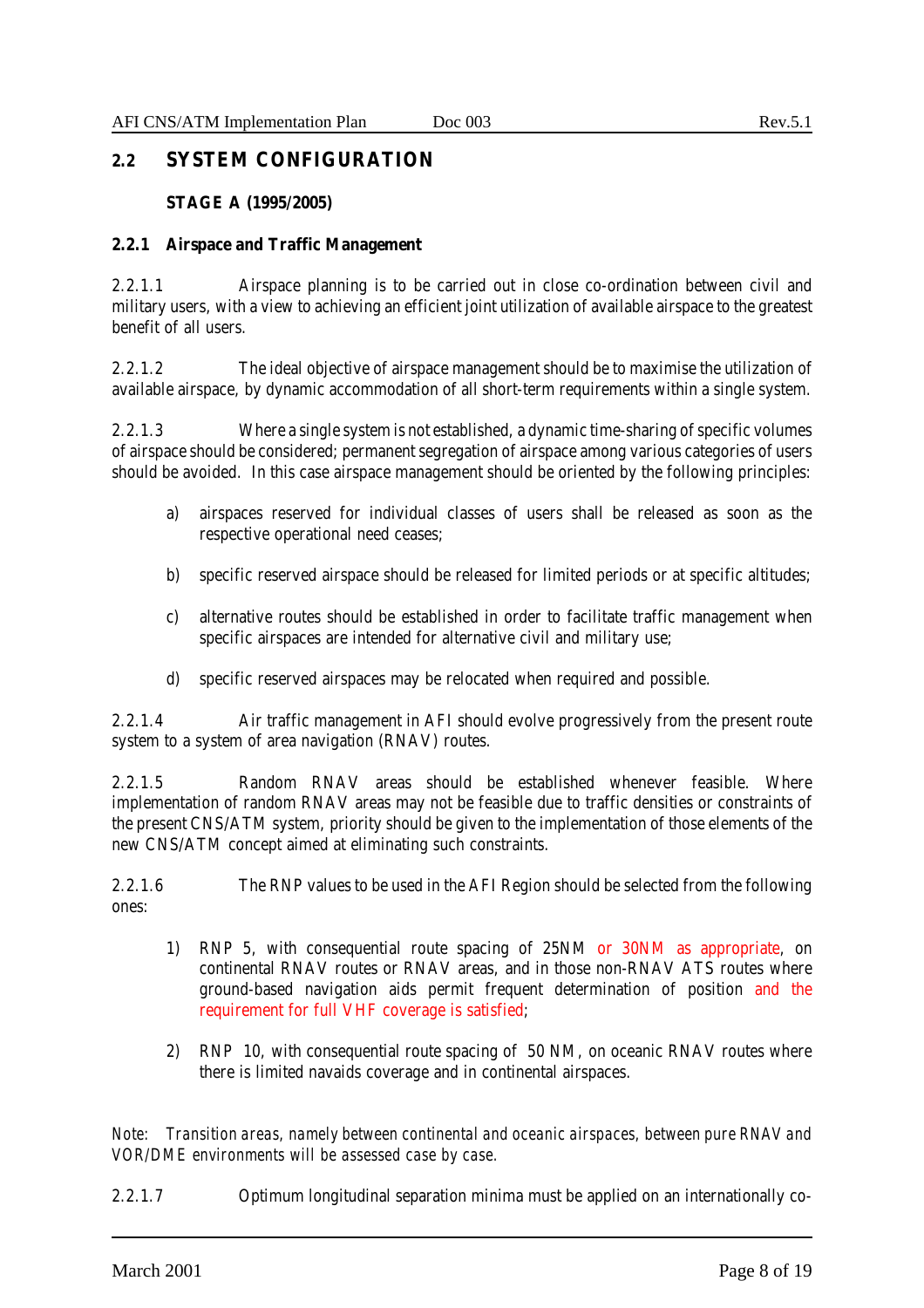ordinated manner. The aim will be to apply not more than 10 minutes longitudinal separation progressively in the Region. However, in selected airspaces where navigation aids are not available to permit frequent determination of aircraft's position, use of Mach Number Technique (MNT) shall be applied. Lower minima may be required in specific areas of the Region, and in this case will be based upon the availability of positive surveillance to ATC. The introduction of longitudinal separation minima based on RNAV Route criteria of 10 minutes/80NM should be pursued through APIRG.

2.2.1.8 In order to increase airspace capacity, implementation of Reduced Vertical Separation minima (RVSM 1000ft) for subsonic aircraft between FL290 and FL410 inclusive, should be pursued through APIRG.

2.2.1.9 There will be a progressive introduction of automated flight data processing systems (FDPS) by Air Traffic Control Units. The main objectives of ATC automation should be, by priority:

- a) assistance to ATC co-ordination, especially between adjacent FIRs and between control sectors within busy ATS units;
- b) code-call sign correlation in radar units;
- c) assistance in monitoring adherence to flight plan;
- d) computer assisted conflict prediction;
- e) computer assisted conflict resolution.

2.2.1.10 Automated preparation of flight progress strips is a desirable by-product of automated flight plan processing, but not an objective in itself in most of the ATS units in the Region.

2.2.1.11 ATC automation should also aim at simplifying the interface between the air traffic controller and the communication and information systems, namely AFTN, AIS, MET.

2.2.1.12 In view of the recognized potential of the enhancement of flight safety of the Minimum Safe Altitude Warning System (MSAW), States are encouraged to implement this system as soon as possible. APIRG will monitor the progress of implementation.

2.2.1.13 In order to enhance ATM benefits in an RNP/RNAV environment, States are advised to refer to the material in **Appendix H** relating to ATM operational requirements in an RNP/RNAV environment.

# **2.2.2 Surveillance**

# **2.2.2.1 Terminal areas (TMAs)**

2.2.2.1.1 Secondary Surveillance Radar (SSR) should be used to provide surveillance within busy TMAs meeting criteria to be defined by APIRG; SSR Mode S data link will gradually be introduced in selected busy TMAs to be confirmed by APIRG. Introduction of VDL Mode 4 which is being standardized will be considered in due course.

2.2.2.1.2 Primary radars may continue to be used in those TMAs where there is a mix of transponder equipped and non transponder equipped aircraft and the number of non-transponder equipped aircraft is sufficiently large to justify the requirement.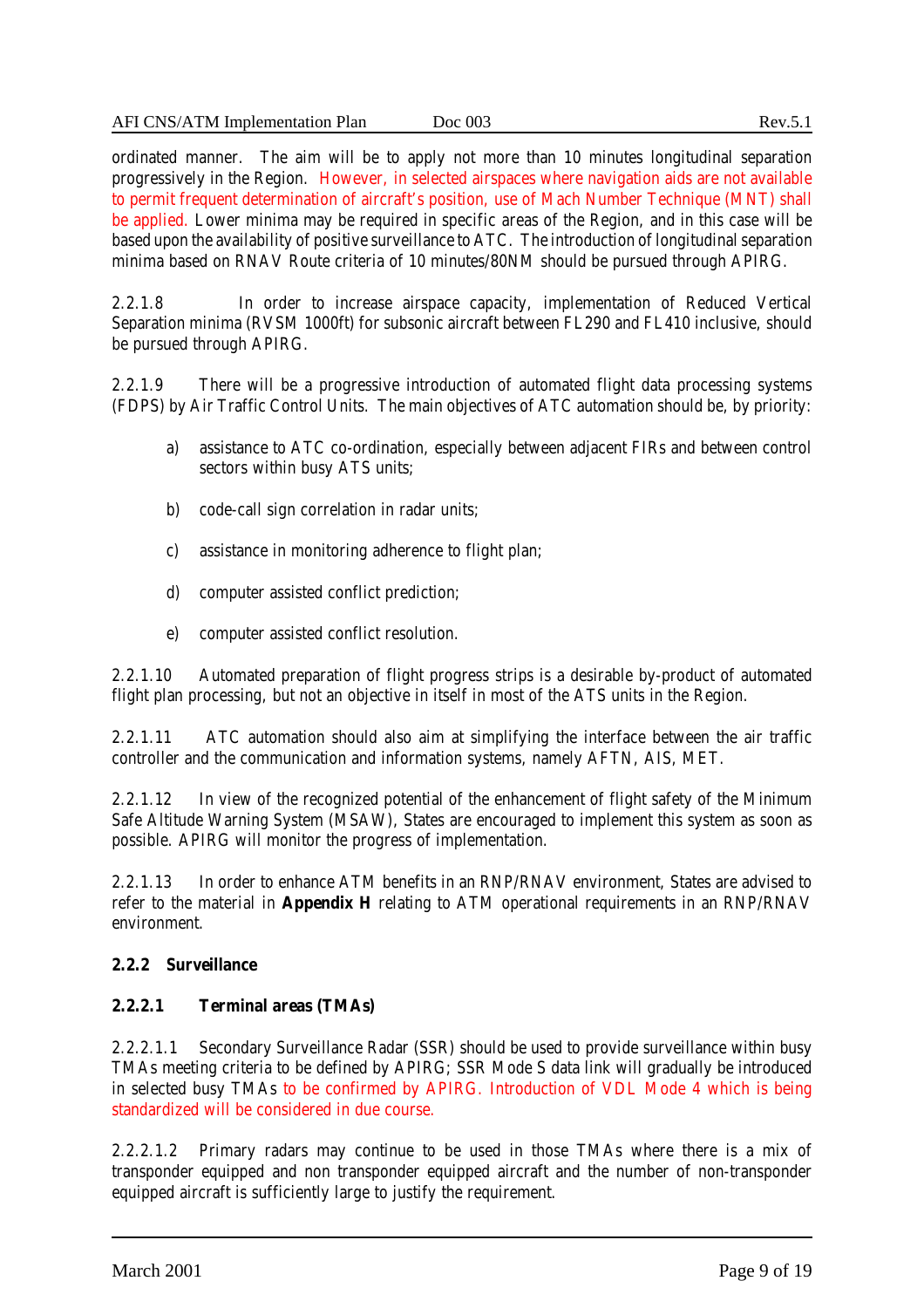# **2.2.2.2 En-route**

2.2.2.2.1 En-route surveillance will mostly continue to be based on present procedural methods, but with improved pilot-controller communications in terms of reliability and transit times. This improvement will come about mostly as a result of enhanced mobile communications and of fixed communications between adjacent ACCs.

2.2.2.2.2 Where a requirement for en-route surveillance has been identified, this shall rely essentially on SSR, and on ADS particularly for low density, remote and oceanic airspaces outside SSR coverage.

2.2.2.2.3 Automatic Position Reporting will be initiated on a cooperative basis in selected airspaces.

2.2.2.2.4 ADS will be introduced, initially on a trial basis.

2.2.2.2.5 There is no requirement for primary radars for en route surveillance in the Region. Those already in place should be progressively phased-out.

# 2.2.3 **Navigation**

# **2.2.3.1 Approach and landing**

2.2.3.1.1 The AFI strategy for transition from ILS to new precision approach and landing systems is based on the worldwide strategy developed by the Special Communications/Operations Divisional Meeting (1995) (SP COM/OPS/95) for the introduction and application of non-visual aids to approach and landing which enables each region to develop an implementation plan for future systems. The AFI strategy, which will be kept under constant review states as follows:

> a) continue ILS operations to the highest level of service as long as operationally acceptable and economically beneficial.

*Note: To co-ordinate with the users any withdrawal of ILS and provide at least a five-year notice for the withdrawal of any ILS ground-based equipment.*

- b) promote the use of MMR or equivalent airborne capability to maintain aircraft interoperability;
- c) validate the use of GNSS, with such augmentations as required, to support approach and departure operations, including Category I operations, and implement GNSS for such operations as appropriate; and
- d) complete feasibility studies for Category II and III operations, based on GNSS technology, with such augmentations as required. If feasible, implement GNSS for Category II and III operations where operationally acceptable and economically beneficial.
- 2.2.3.1.2 Although it is anticipated that Global Navigation Satellite system (GNSS) will provide the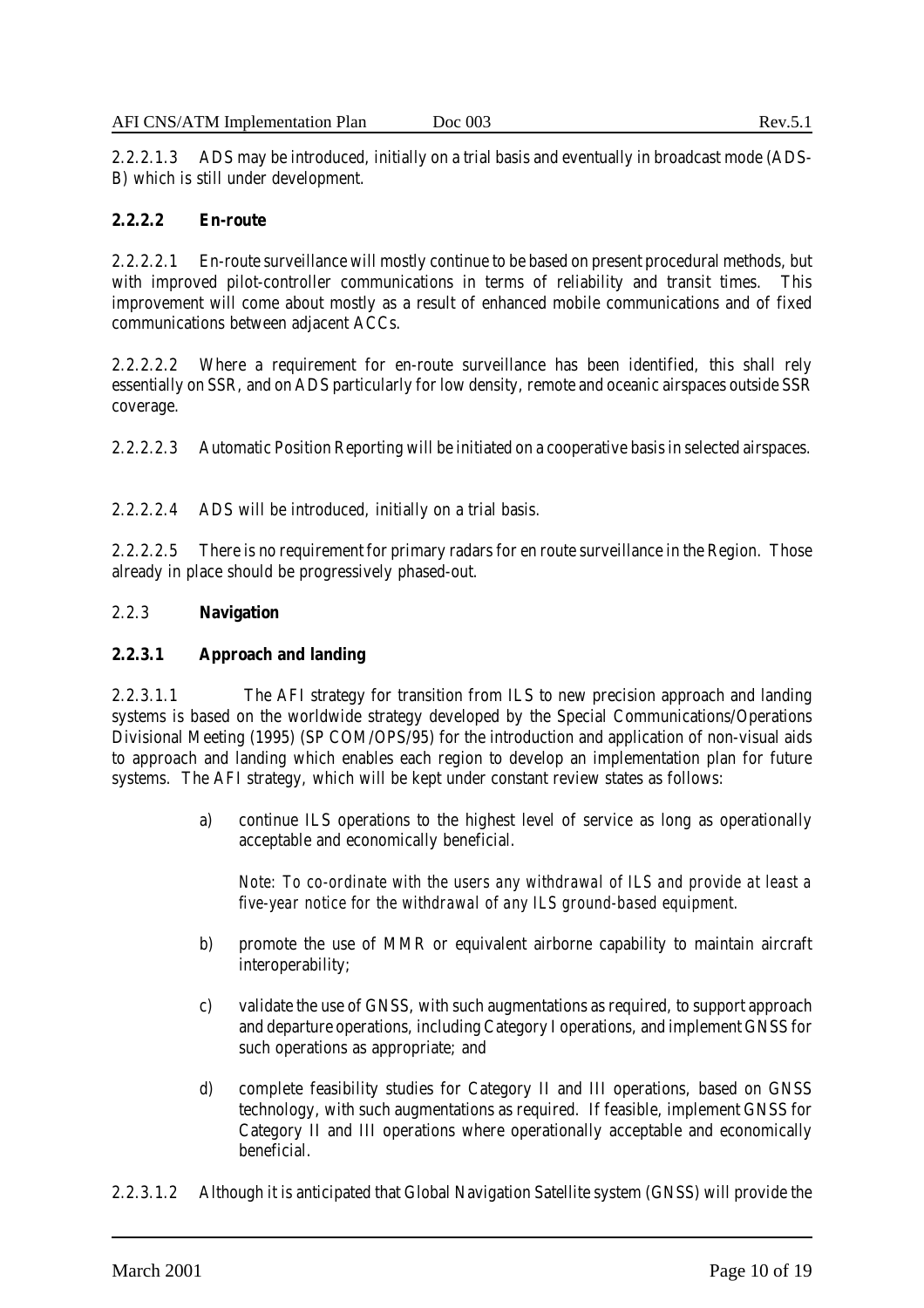capability for precision approaches, these shall not be taken into consideration in the formulation of the requirements of the regional air navigation plan for the time being.

2.2.3.1.3 GNSS may be used as an approach and landing guidance system initially as an overlay to conventional systems.

2.2.3.1.4 The initial AFI GNSS implementation strategy was adopted by the APIRG/12 Meeting (Tunis, 21 - 25 June 1999). It details an evolutionary path from existing constellations through a minimal satellite-based augmentation system (SBAS) providing over the whole AFI Region a nonprecision approach capability with vertical guidance at 20 m accuracy (APV-I). The initial strategy is shown at **Appendix I** to this document.

# **2.2.3.2 Terminal areas (TMAs)**

2.2.3.2.1 As a general principle, navigation facilities in TMAs must allow for navigation during departure, holding and approach with the required degree of accuracy. For the time-frame encompassed by this first Stage, the standard navigation aid in TMAs is envisaged to remain the VOR/DME.

2.2.3.2.2 Whenever feasible, VORs must be so located as to serve both terminal and en-route requirements.

2.2.3.2.3 NDBs may continue to be used on a case by case basis when there is an agreed requirement to be confirmed by APIRG.

2.2.3.2.4 Global Navigation Satellite systems may initially be used as supplemental navigation means in the TMAs.

#### 2.2.3.3 **En-route**

2.2.3.3.1 Area Navigation (RNAV) will progressively be extended throughout the AFI Region, based on the criteria contained in the ICAO Manual on Required Navigation Performance (RNP) (Doc 9613 - AN/937) and within the terms and conditions defined by the AFI Planning and Implementation Regional Group (APIRG).

2.2.3.3.2 VOR will continue to be the agreed en-route navigation aid in the AFI Region along conventional ATS routes. In case a requirement exists for a new route or for a higher level of navigation performance along an existing route, primary consideration should be given to meet the requirement by the implementation of an RNAV route.

2.2.3.3.3 NDBs will not normally be provided for en-route navigation unless there is an operational requirement which cannot be satisfied by any other means, this will be confirmed through APIRG.

2.2.3.3.4 Global Navigation Satellite Systems will be used as supplemental en-route navigation means and as primary en-route means in designated airspaces.

2.2.3.3.5 It is foreseen that GNSS will eventually become the sole means of radio navigation and that the present radionavigation systems will be progressively withdrawn. The timing of such withdrawal will depend on many factors, among which the level of implementation and the quality of the new systems will be prominent. Withdrawal will only be undertaken in line with a plan to be developed by APIRG.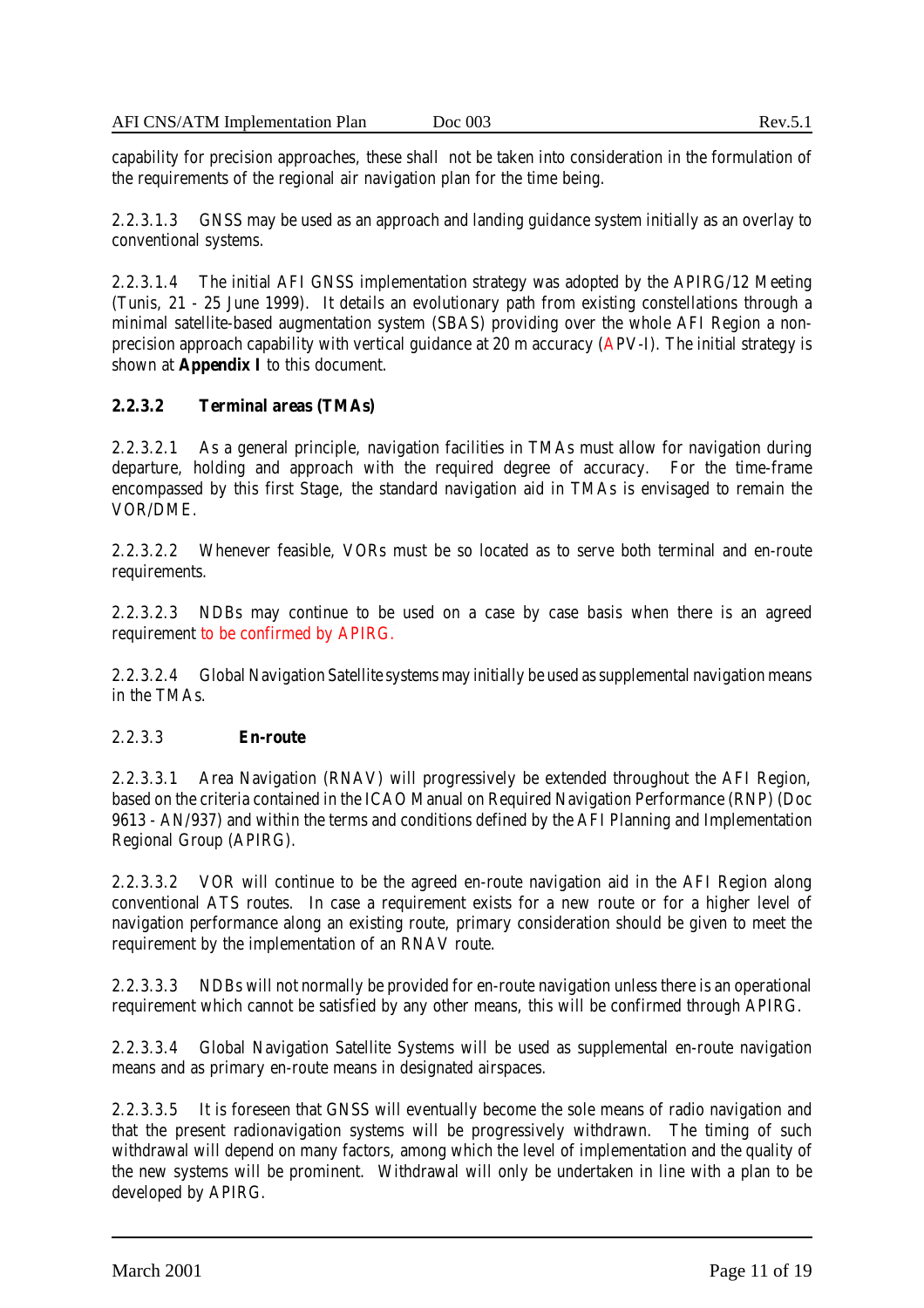### **2.2.4 Communications**

## **2.2.4.1 Mobile communications**

2.2.4.1.1 Aeronautical mobile communications should provide for static-free, direct pilotcontroller communications throughout the Region, at least at operationally significant altitudes.

2.2.4.1.2 Voice, will remain the main form of pilot-controller communications throughout the region within the time-frame encompassed by this first Stage. Meanwhile, the early introduction of data links is supported and encouraged with the initial main objective of reducing R/T workload.

2.2.4.1.3 In view of the remoteness of large areas of the AFI region, satellite links offer one of the best method of achieving the above objectives. However, the number of users equipped for this type of communications may not be significant for several years, and therefore efforts should continue on the implementation of remote and extended range VHF.

2.2.4.1.4 HF voice stations could be phased out as VHF and satellite communications become available in a given FIR or in a given portion of the airspace; for the time being, however, increased traffic on HF will have to be accommodated and it will be necessary to ensure the integrity, reliability and availability of the system.

2.2.4.1.5 Although high frequency (HF) data link was not addressed in the original CNS/ATM concept, ICAO has now adopted SARPs for HF data link (HFDL). HF data link is ATN compliant. APIRG will closely monitor these developments.

# **2.2.4.2 Fixed Communications**

2.2.4.2.1 The aeronautical fixed telecommunications system must provide for the exchange of messages between end-users with a very high degree of reliability within the specified transit times; in case this cannot be achieved within the current configuration of the AFTN Plan or the ATS/DS switched network plan, these must be re-planned as necessary and without delay in order to meet those objectives.

2.2.4.2.2 As a step towards the ATN the mutual support between aeronautical networks should be reinforced by the automatic interchange of messages, at least at the level of AFTN main centres, and ideally at the level of all tributary centres.

# **2.2.4.3 Data communications**

2.2.4.3.1 It is anticipated that the mobile element of the integrated ATN may be developed at a slower pace than the end-user requirements for fixed communications; it is essential to ensure that the implementation of the necessary improvements to the ground network does not suffer delays as it is a pre-requisite for the development of the air-ground network as well.

2.2.4.3.2 In those circumstances in AFI, where only satellite links will be capable of supporting the implementation of the ground elements of the ATN with the required degree of reliability, considerations concerning costs of circuits, should not therefore delay the implementation of specific links by satellite whenever such requirement has been identified.

2.2.4.3.3 Notwithstanding the above, and considering the regional objective of inter-operability between sub-networks, the decision on which carrier to use to connect specific centres must be taken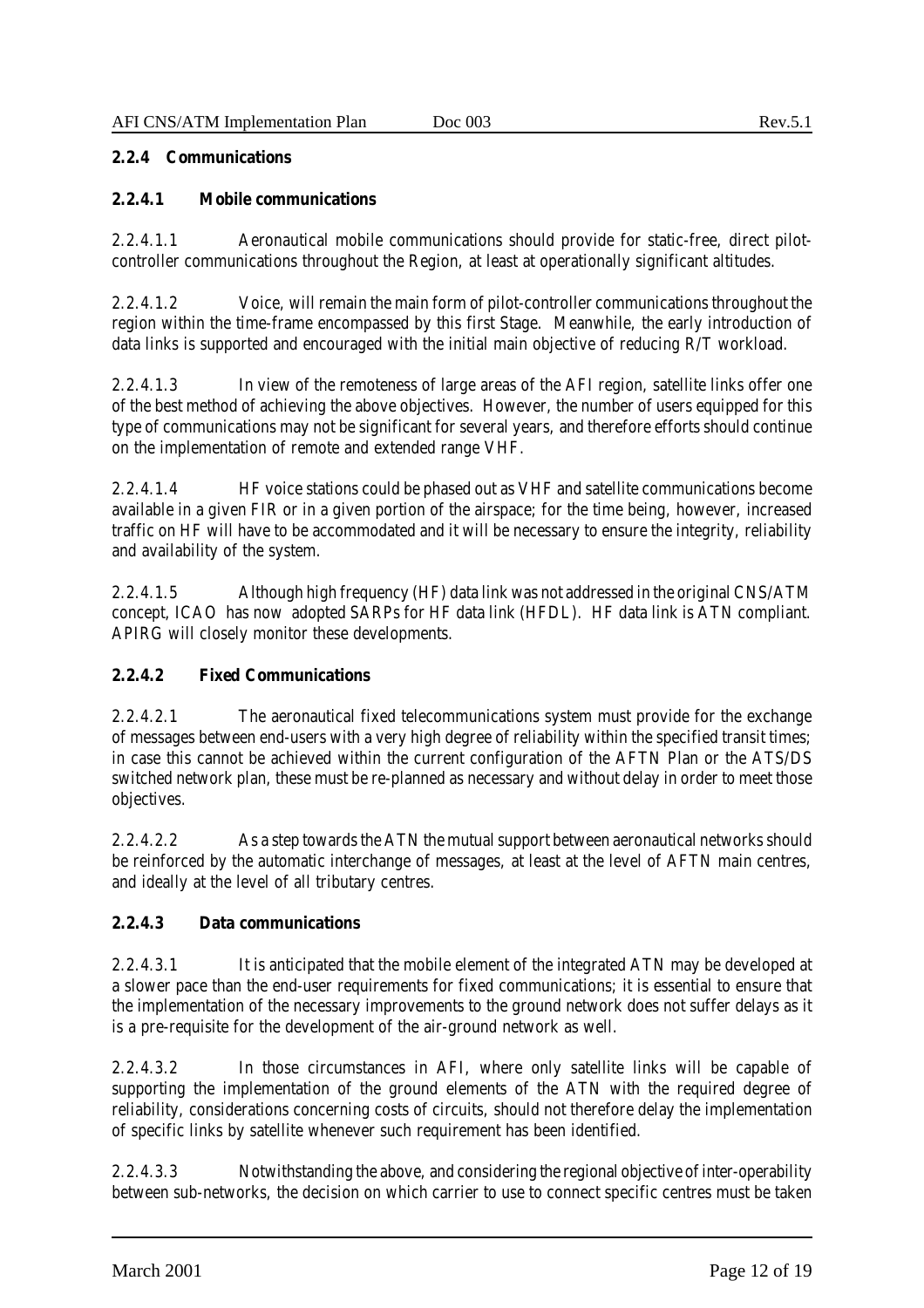based on cost-benefit and operational efficiency only. The final aim is for a global ATN ensuring that the routing over the various sub-networks is predominantly based on choice.

2.2.4.3.4 There will be a progressive introduction of Gate data-links at the busiest airports in the Region. This consists of a physical link between aircraft on the apron and ATC. The main purpose of this type of data-link, in so far as ATC is concerned, is to allow for ATC clearance delivery by data instead of voice, thus reducing communications work-load and the risk of misinterpretation.

2.2.4.3.5 Data link flight information services (DFIS) applications, like the two other ATM data link applications (ADS, CPDLC) have been standardized and validated by the Automatic Dependent Surveillance Panel (ADSP). These services will make it possible to improve both aeronautical and meteorological air-ground communications as well as the availability of meteorological information (METAR, WINDSHEAR, RVR, TAF, SIGMET, AIREP, SIGWX, etc.). In particular, DFIS will make it possible for aircraft operating on Europe-Africa and Gulf of Guinea routes to obtain meteorological and aeronautical information by a reliable and relatively un-congested data link.

# **Note**: *This Document may eventually include the AGA, AIS/MAP, MET and SAR elements of the CNS/ATM system.*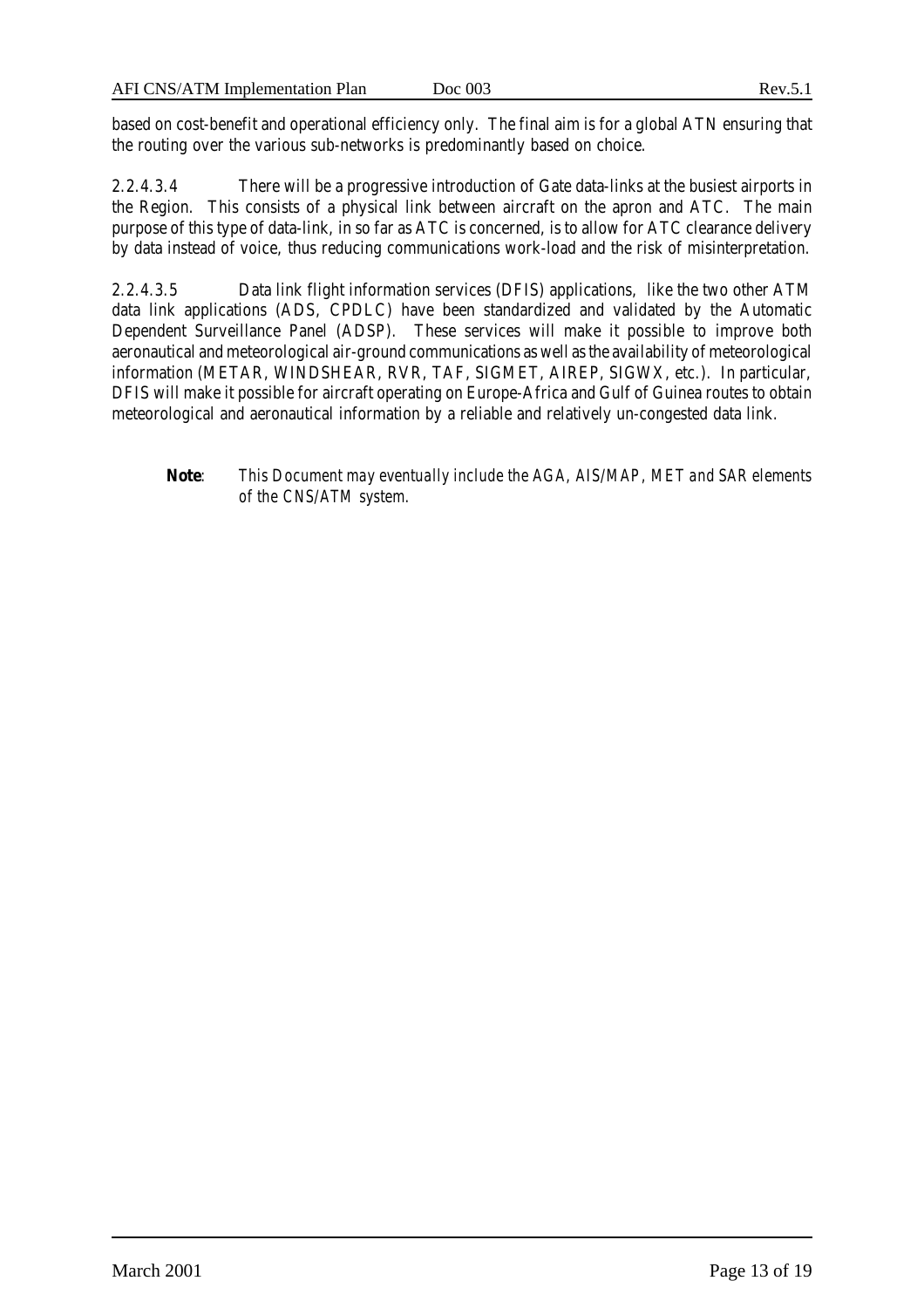# **SECTION III - AFI CNS/ATM IMPLEMENTATION PLAN**

# 3.1. **INTRODUCTION:**

3.1.1. The present section gives a detailed presentation of the implementation activities of the AFI CNS/ATM Implementation Plan and information on the programme of activities to be carried out by concerned States and users to implement specific system components of the Plan.

# 3.2. **PLANNING METHODOLOGY**

### 3.2.1 **En route airspace**

3.2.1.1 Taking into account the global nature of the CNS/ATM Systems, the AFI Region has been divided into ten homogeneous areas of routing corresponding to the major traffic flow patterns of the Region. The ten areas of routing (AR) are:

- AR-1: the Europe South Atlantic (EUR/SAT) oceanic routes;
- AR-2: the Atlantic Ocean interface between the AFI, NAT and SAM Regions (AFI/NAT/SAM interface);
- AR-3: the Europe to Eastern Africa routes including the area of the Indian Ocean (EUR/AFI-East);
- AR-4: the Europe to Southern Africa routes (EUR/AFI-South);
- AR-5: the coastal routes over the Gulf of Guinea:
- AR-6: the Iberian peninsula to Canaries routes;
- AR-7: the North AFI coastal area (EUR/AFI interface);
- AR-8: the Continental Southern Africa routes:
- AR-9: the Trans-Sahelian routes: and
- AR-10: the Trans-Indian Ocean area interfacing with the ASIA/PAC Region.

# 3.2.1.2. Chart CNS/ATM-1 in **Appendix A** shows the areas of routing.

3.2.1.3. For each area of routing a set of air traffic management (ATM) objectives has been defined. Then the required communications, navigation, surveillance (CNS) systems are derived taking into account the nature (oceanic, continental) of the area, the existing CNS systems and the improvements which could be introduced during the time frame of the plan (1995 - 2005).

#### 3.2.2 **Terminal airspace and Aerodromes**

3.2.2.1 The AFI CNS/ATM Plan defines three types of terminal airspaces based on the traffic density and the complexity of the traffic pattern. The three types of TMA's are:

a) TMA Type 1: characterised by multiple airports within the single TMA, a complex traffic pattern and a high density traffic;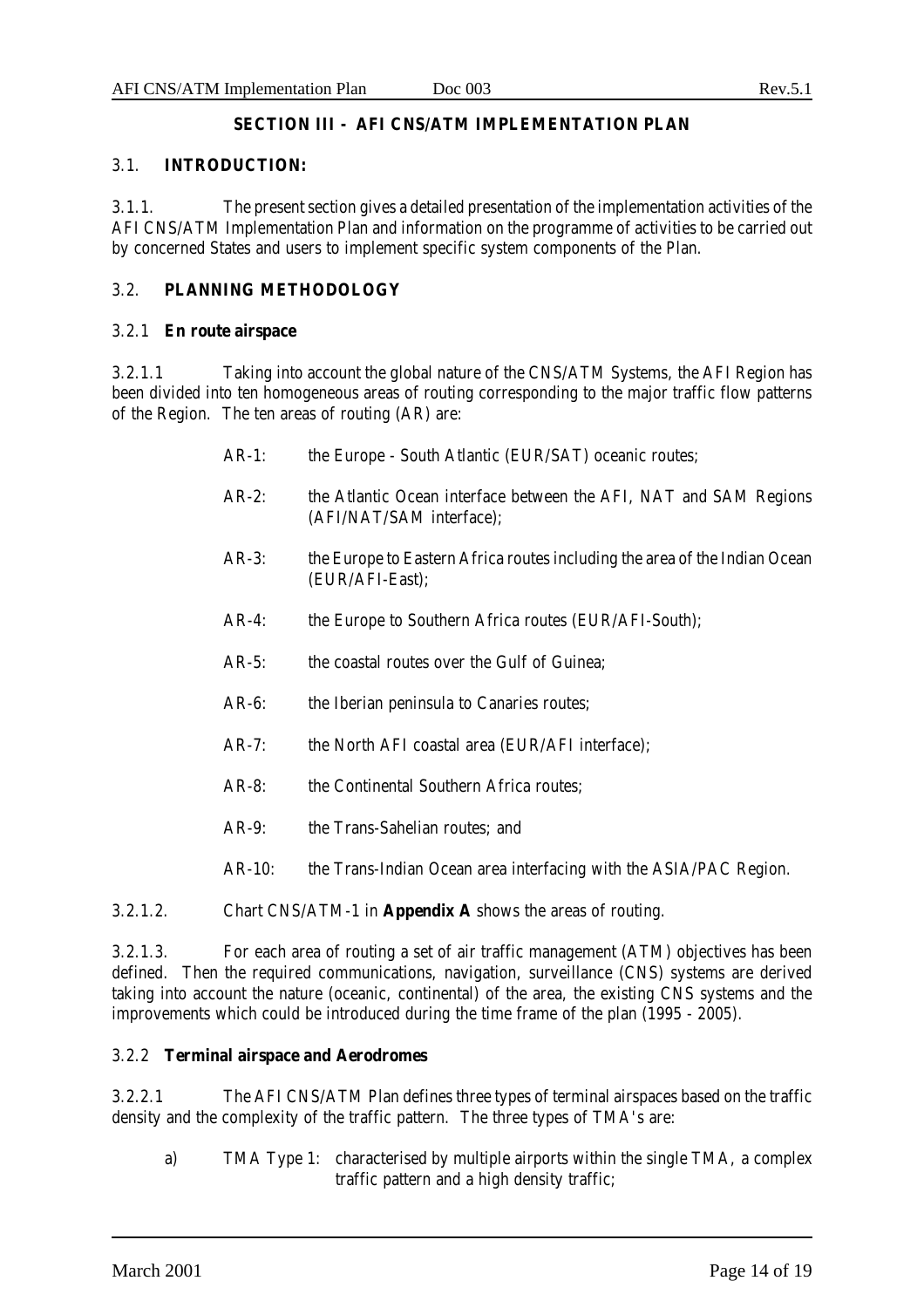- b) TMA Type 2: characterized by multiple airports within the TMA, a complex traffic pattern and a medium density traffic; and
- c) TMA Type 3: low density traffic TMA's.

3.2.2.2 Likewise, three types of aerodromes are defined based on traffic density (high, medium and low).

3.2.2.3 The TMA's and aerodromes of the AFI Region will be type-designated by the AFI Planning and Implementation Regional Group (APIRG) based on the proposals by provider and user States and organizations concerned.

# 3.3. **AFI CNS/ATM IMPLEMENTATION PLAN (1995 - 2005)**

3.3.1. The first phase of the AFI CNS/ATM Implementation Plan is intended to cover the 1995 - 2005 time period.

# 3.3.2 **En route**

- 3.3.2.1 The major en route ATM objectives are:
	- extension of random routing in oceanic areas;
	- reduction of separation minima in oceanic and high traffic density continental areas;
	- progressive extension of fixed and random RNAV routes; and
	- definition of Required Navigation Performance (RNP) values for specific itineraries.
- 3.3.2.2 To support the above ATM objectives, it is proposed in the plan to:
	- improve and extend VHF coverage in continental area;
	- progressive introduction of data links;
	- improve the AFTN network and implement ATS/DS circuits;
	- improve SSR surveillance in certain continental areas;
	- introduce automatic position reporting as a first step toward automatic dependent surveillance (ADS); and
	- progressive introduction of ATC automation.
- 3.3.2.3 The en-route AFI CNS/ATM Plan is shown at **Appendix B**.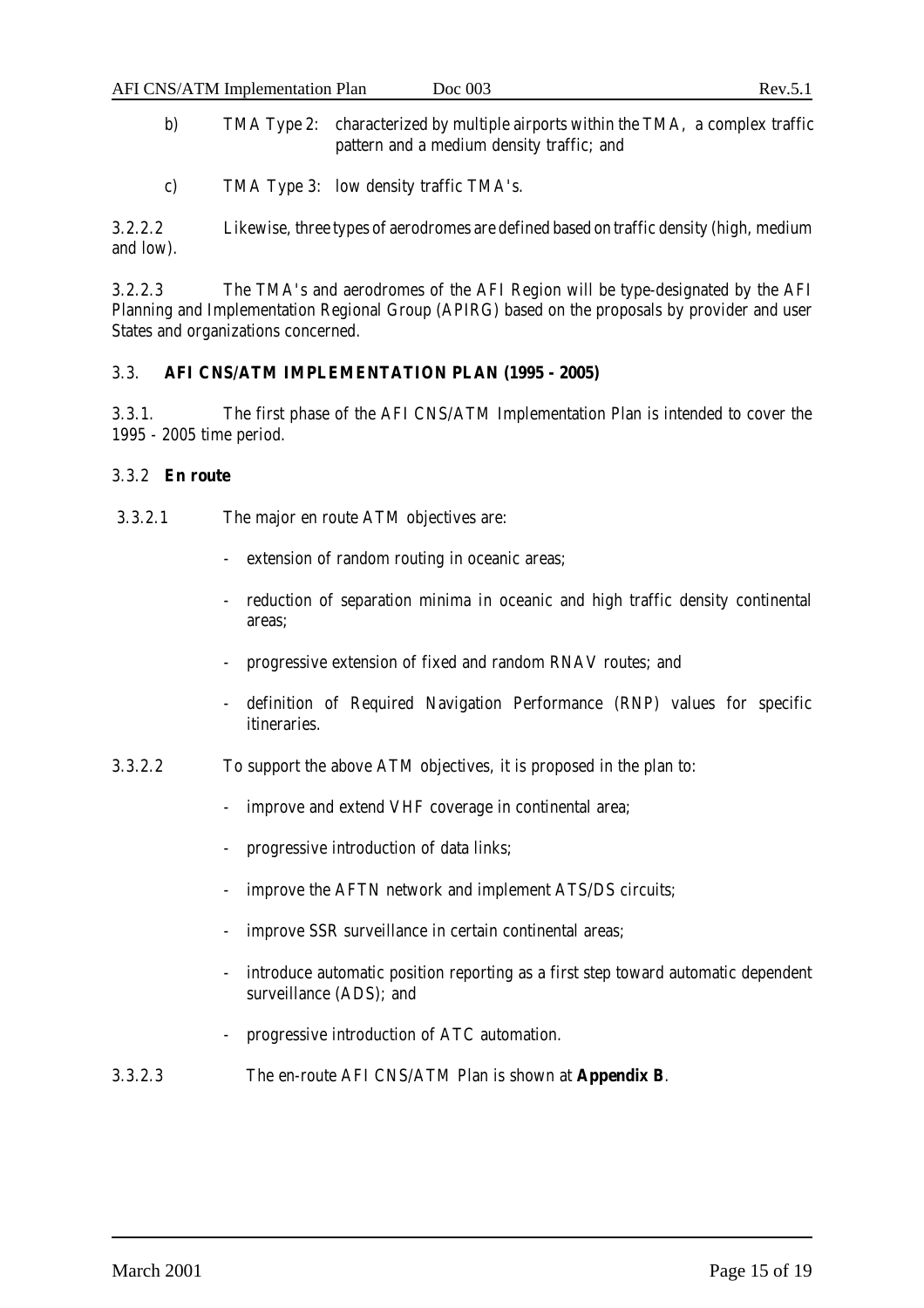### 3.3.3 **TMAs and Aerodromes**

3.3.3.1 In terminal airspace and aerodromes, VHF coverage will be extended to at least 150 NM, while VHF data link is to progressively be introduced in high and medium traffic density areas.

3.3.3.2 For navigation in terminal areas, GNSS overlay is to be introduced during the planning period.

3.3.3.3 For approach and landing at aerodromes, ILS will remain the standard aid. GNSS based approach procedures will be progressively introduced as follows:

- a) overlay to ILS procedures;
- b) non-instrument runways; and
- c) non-precision runways.

3.3.3.4 For surveillance, voice position reports will remain the dominant procedure. However in high and medium traffic density terminal and approach area, SSR will be required while ADS will be progressively introduced.

3.3.3.5 The AFI CNS/ATM Plan for TMA's and aerodromes is at **Appendix C**. The list of TMA's and Aerodromes is at **Appendix D**.

### 3.3.4 **GNSS Applications**

3.3.4.1 For en route navigation, GNSS will be used, initially as a supplemental-means of navigation. States are recommended to make use of the guidance material contained in ICAO Circular 267 - AN/159 - "*Guidelines for the introduction and operational use of the Global Navigation Satellite System (GNSS)*" when drafting their GNSS Plan. Particular attention should be given to the following:

- a) procedures development;
- b) aeronautical coordinates referenced to the WGS-84 coordinate system;
- c) data base creation and maintenance;
- d) certification and operational approvals;
- e) ground and flight inspection;
- f) trials and demonstrations;
- g) GNSS planning and organization;
- h) GNSS training;
- i) information of users by NOTAM and Aeronautical Information Circular;
- j) legal issues; and
- k) implementation assistance through ICAO.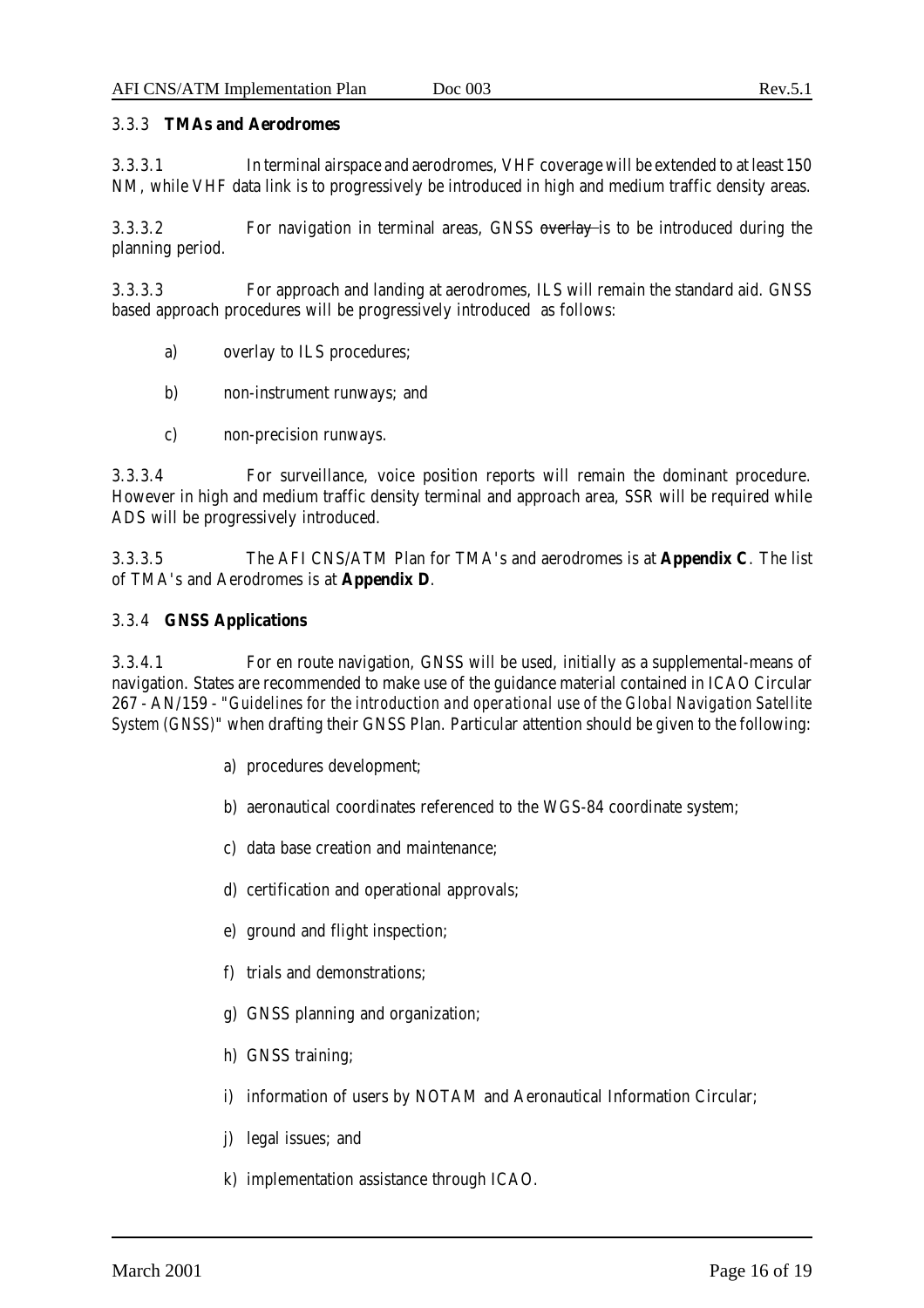| <b>AFI CNS/ATM Implementation Plan</b> | Doc 003 | Rev.5.1 |
|----------------------------------------|---------|---------|
|                                        |         |         |

3.3.4.2 A sample Aeronautical Information Circular (AIC) for the approval of GPS as a *supplemental* means of navigation for en route and terminal operations and overlay non-precision approaches (NPA) was adopted by the AFI/7 RAN Meeting and is shown as **Appendix E**. In due course, a similar AIC for approval of GNSS-based precision approach and landing applications shall be developed and included in this document.

# 3.4 **IMPLEMENTATION PROGRAMME (1995 - 2005)**

3.4.1 This part of Section III defines in more detail, the actions to be undertaken by States and users in each area of routings or in the terminal and approach areas for the actual co-ordinated implementation of the Plan.

# 3.4.2 **Timelines Reference Sheets (TRS)**

3.4.2.1 The Timelines Reference Sheets (TRS) which reflect the actual plans of States, the status of implementation is at **Appendix F**.

# 3.4.3 **Implementation worksheets**

3.4.3.1 The implementation worksheets have been developed for each operational and technical element. The area concerned, the FIRs involved, the specific activity that must be carried out, the system that must be in place, by whom, and in which time-frames are identified. The implementation worksheets are aimed at providing to all concerned clear guidance to ensure uniformity of approach, compatibility of implemented systems and procedures and training. They will be used by Implementation Co-ordination Groups (ICGs) which are recommended to be set-up for each area of routing.

3.4.3.2 The implementation worksheets are at **Appendix G**.

# 3.4.4 **Implementation Co-ordination Groups (ICGs)**

3.4.4.1 The achievement of the intended benefits along each routing or within each area of affinity is entirely dependent on the coordinated implementation of the required elements by all concerned, provider and users alike. This part of Section III introduces the three pillars on which the attainment of that objective will rely: the Implementation Worksheets, the Implementation Coordination Groups (ICG's), and the Time-lines Reference Sheets (TRS).

3.4.4.2 The Implementation Worksheets (IWS) detail, for each traffic flow and for each area of affinity, and for every CNS element, the systems that must be put in place, by whom, and within which time-frames. Thus, the IWS will provide to all concerned a clear indication of what is required from each one of them, and will provide the basis to ensure coordinated and harmonized systems deployment.

3.4.4.3 Implementation Coordination Groups (ICGs) should be established for each routing and for each area of affinity. Members will be all those providers and users alike, required to implement systems either on the ground or airborne on the area of routing concerned, i.e., States and or Organizations responsible for the provision of services in the FIRs concerned, and the Users Organizations.

3.4.4.4 On their implementation role, the ICGs are independent of the Regional Planning machinery. They will nevertheless be guided by the IWS, on which they are free to improve and detail as necessary. However, any substantive modification either of objectives or time frames must be submitted to APIRG through the CNS/ATM Sub-Group in order to ensure overall conformity at the Regional level. The ICGs will, in their work, give due regard to the maintenance of, or increase in,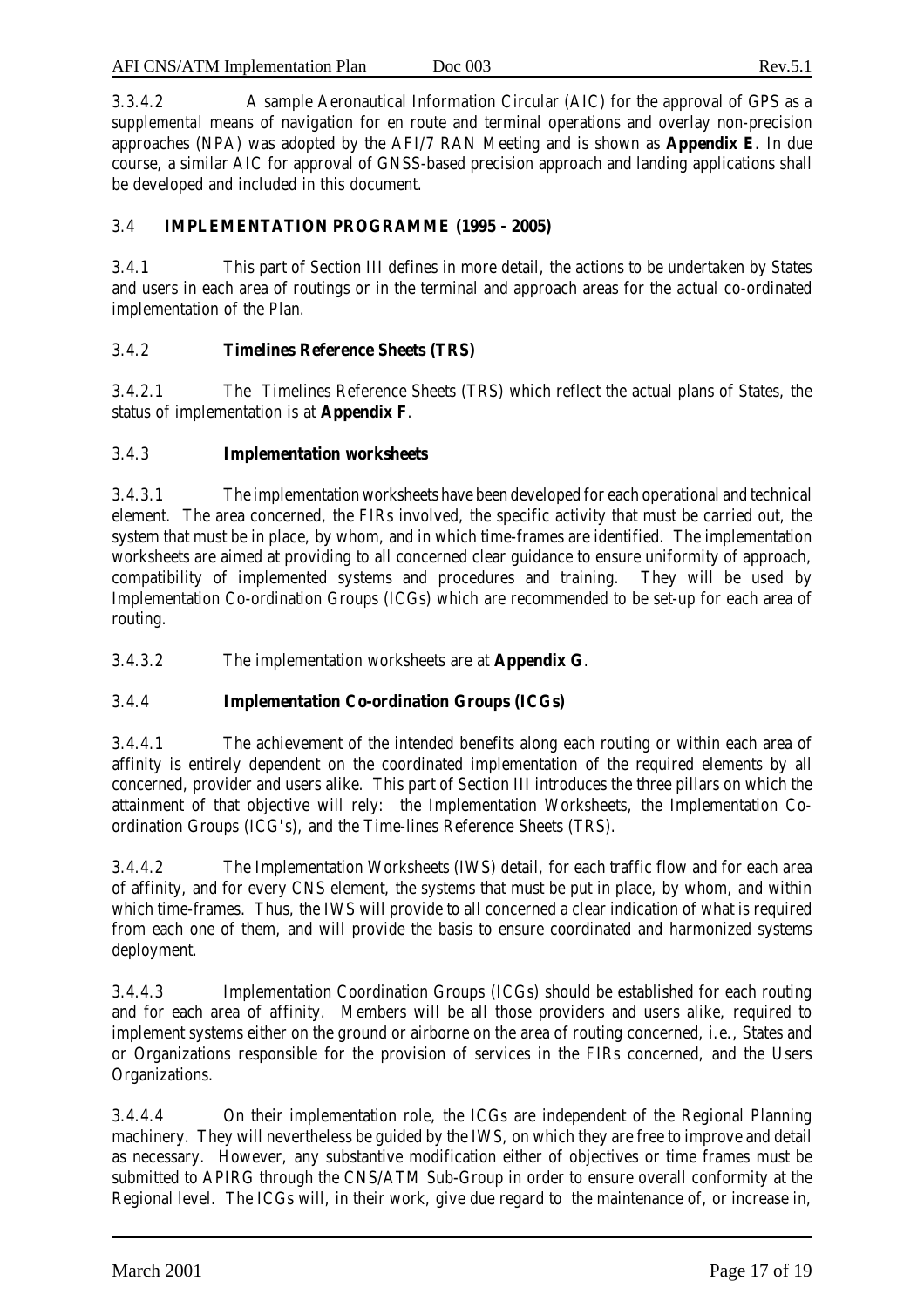the existing level of safety.

3.4.4.5 The ICAO Secretariat will co-ordinate the establishment and activities of ICGs. The ICGs will appoint a coordinator for each element (i.e. for each IWS). The coordinator will be responsible to initiate and co-ordinate actions required to carry out implementation and among all concerned. The coordinator will also be responsible to report to the CNS/ATM Sub-group on progress, on eventual constraints being experienced, or on any other matters of concern. These will be mostly reflected in the TRS as detailed below.

3.4.4.6 The Timelines Reference Sheets at Appendix F are intended to ensure timeliness of implementation and to identify deviations so that corrective action can be initiated on a timely manner. They show, again for each element and for each area of affinity, the planned date of implementation and the FIRs and States concerned. Against each FIR, they will show the date on which the responsible authority has declared it can meet the requirement. This will allow for immediate identification of any significant deviation where corrective action may be required.

---------- 0 ----------

Filename: txt5eng.wpd